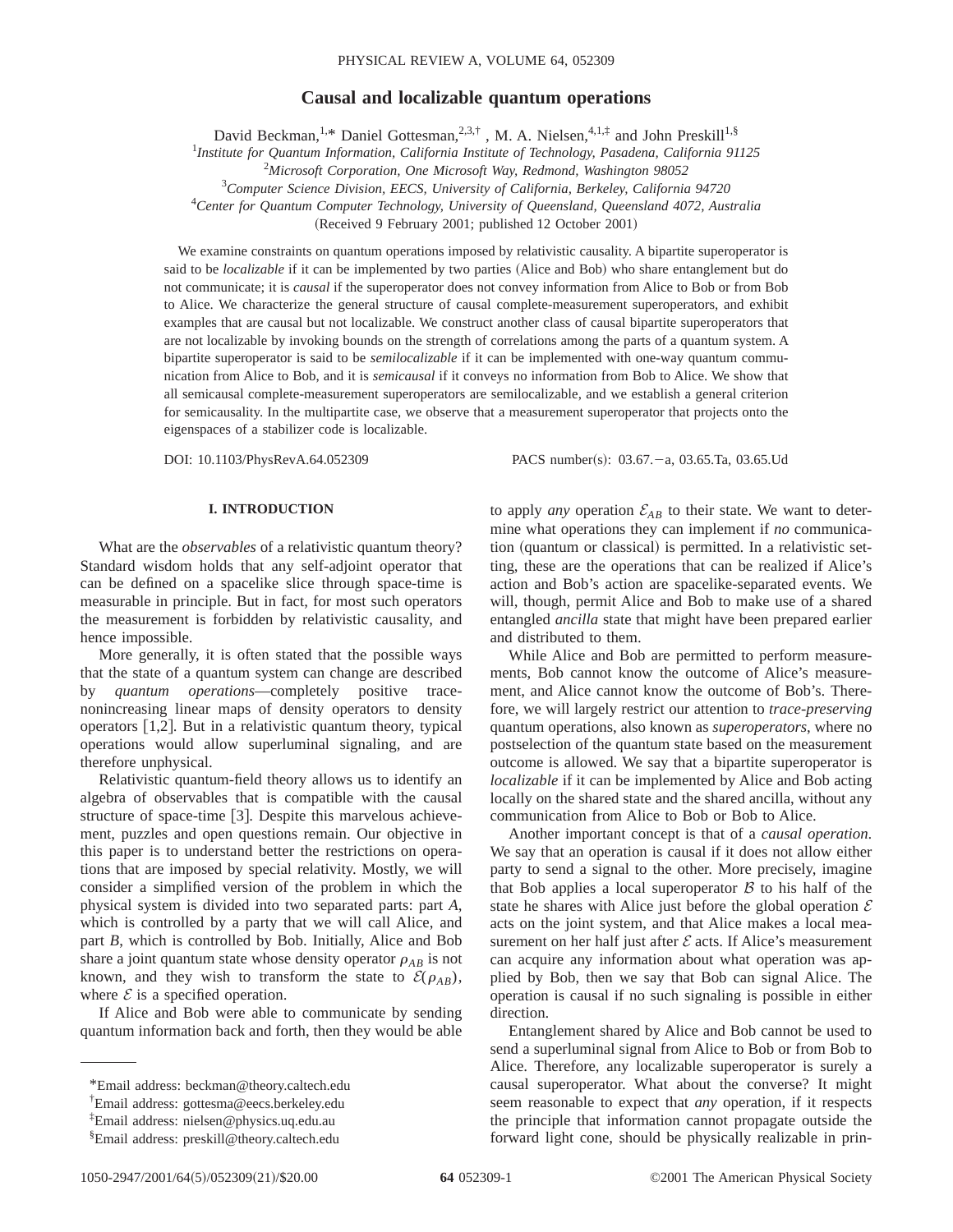ciple. However, we will show otherwise by exhibiting some examples of superoperators that are causal but not localizable.

We obtain weaker notions of localizability and causality by considering communication in just one direction. We say that a superoperator is *semilocalizable* if it is possible to implement it with *one-way* quantum communication from Alice to Bob. Such operations are physically realizable if Bob's action takes place in the future light cone of Alice's action. Similarly, we say that an operation is *semicausal* if it does not allow Bob to send a signal to Alice. Obviously, a semilocalizable superoperator is semicausal communication from Alice to Bob cannot help Bob to send a message to Alice. What about the converse? If one believes that causality is a very special property of operations that is not likely to hold ''by accident,'' then it is natural to formulate the following conjecture, suggested to us by DiVincenzo  $[4]$ .

*Conjecture*. Every semicausal superoperator is semilocalizable.

We will prove this conjecture for the special case of complete orthogonal measurement superoperators. Whether it holds in general remains an open question.

The problem of characterizing what measurements are possible was raised by Dirac  $[5]$ , and interesting examples of impossible measurements were pointed out in Refs.  $[6-8]$ . That relativistic causality may restrict the operators that can be measured in a field theory was first emphasized by Landau and Peierls [9] (though their particular concerns were well answered by Bohr and Rosenfeld [10]). More recently, these restrictions have been noted by a variety of authors  $[11–16]$ . In  $[17]$ , we have addressed some particular causality issues that arise in non-Abelian gauge theories.

To apply our notion of localizability to quantum-field theory, we must adopt the convenient fiction that the entangled ancilla is an external probe not itself described by the field theory, and that its local coupling to the fields is completely adjustable. This idealization is highly questionable in a quantum theory of gravity, and even for quantum-field theory on flat space-time it is open to criticism. In particular, field variables in spatially adjacent regions are inevitably entangled  $[3]$ , so that no strict separation between field and ancilla variables is really possible. On the other hand, if the probe variables are ''heavy'' with rapidly decaying correlations and the field variables are ''light,'' then our idealization is credible and worthy of study.

Should the conjecture that semicausality implies semilocalizability prove to be true, then we will have a general and powerful criterion for deciding if a superoperator can be executed with one-way communication. Even so, we will lack a fully satisfactory way of characterizing the observables of a relativistic quantum theory, as no communication is possible if an operation is carried out on a spacelike slice. The existence of causal quantum operations that are not localizable establishes a perplexing gap between what is *causal* and what is *local*.

In Sec. II, we formulate precise definitions of causal, semicausal, localizable, and semilocalizable, and we point out a large class of localizable superoperators characterized by local stabilizer groups. We describe the general structure of semicausal and causal complete-measurement superoperators in Sec. III. We show that semicausal completemeasurement superoperators are semilocalizable in Sec. IV, and exhibit some causal complete-measurement superoperators that are not localizable in Sec. V. In Sec. VI, we exploit bounds on the strength of quantum correlations to construct another class of causal superoperators that are not localizable and we note a connection between localizability and quantum communication complexity. We prove in Sec. VII that a semicausal unitary transformation must be a tensor product. Some further criteria for semicausality are developed in Sec. VIII and Sec. IX contains some concluding comments. Proofs of two of our theorems are included as appendices.

## **II. CAUSALITY AND LOCALIZABILITY**

In this section, we formally define the properties of quantum operations that we wish to explore—causality, semicausality, localizability, and semilocalizability—and we discuss some examples that illustrate these concepts.

### **A. Causality**

Any permissible way in which the state of a quantum system can change is described by a quantum operation, a completely positive trace-nonincreasing linear map of density operators to density operators. An important special case is a trace-preserving map, or *superoperator*. A superoperator  $\mathcal E$  can be interpreted as a generalized measurement with an unknown outcome; its action on a density operator  $\rho$  has an operator-sum representation

$$
\mathcal{E}(\rho) = \sum_{\mu} M_{\mu} \rho M_{\mu}^{\dagger}, \qquad (1)
$$

where the operation elements  $M<sub>u</sub>$  obey the normalization condition

$$
\sum_{\mu} M^{\dagger}_{\mu} M_{\mu} = I. \tag{2}
$$

An operation is a generalized measurement in which a particular outcome has been selected, but the density operator has not been renormalized. It too can be represented as in Eq.  $(1)$ , but where the sum over  $\mu$  is restricted to a subset of a set of operators obeying Eq.  $(2)$ —that is, the eigenvalues of  $\sum_{\mu} M_{\mu}^{\dagger} M_{\mu}$  are no greater than 1. For a general operation, tr  $\mathcal{E}(\rho)$  can be interpreted as the probability of the observed outcome.

Every superoperator has a unitary representation. To implement the superoperator  $\mathcal{E}_S$  acting on Hilbert space  $\mathcal{H}_S$ , we can introduce an ancilla with Hilbert space  $\mathcal{H}_R$ , prepare a pure state  $|\psi\rangle \in \mathcal{H}_R$  of the ancilla, perform a unitary transformation *U* on  $H_S \otimes H_R$ , and then discard the ancilla,

$$
\mathcal{E}_S(\rho_S) = \text{tr}_R[U(\rho_S \otimes |\psi\rangle_{RR} \langle \psi|) U^{\dagger}]. \tag{3}
$$

A general operation has a similar representation, except that after  $U$  is applied, an (not necessarily complete) orthogonal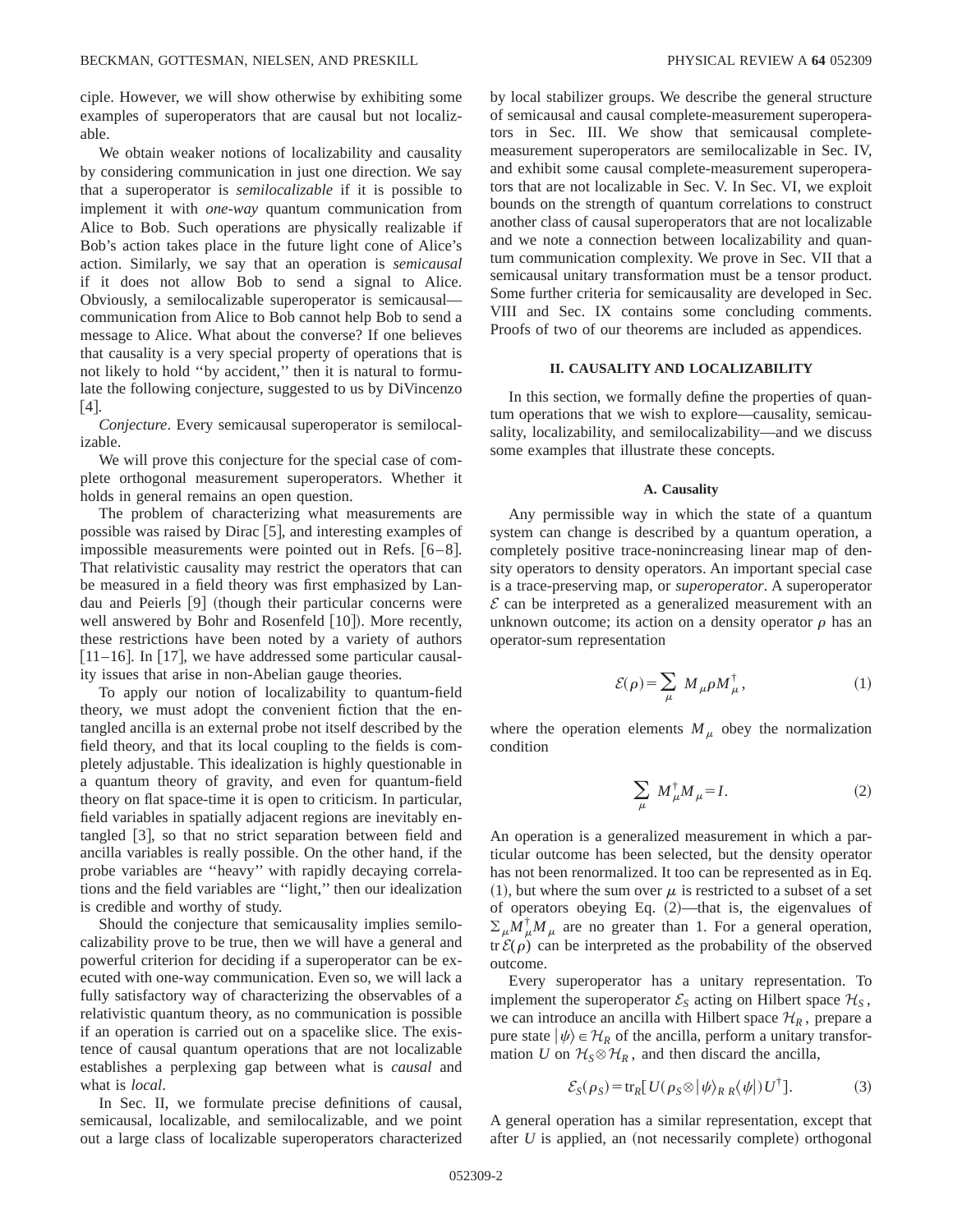

FIG. 1. An operation on a time slice. If the operation allows spacelike-separated Alice and Bob to communicate, then it is not *causal* and hence not physically implementable.

measurement is carried out on the ancilla and a particular result is selected (without renormalizing the density operator).

But what quantum operations are physically possible? The general answer is not known, but it is known that many operations of the form Eq.  $(1)$  are unphysical because they run afoul of relativistic causality  $[11–16]$ . Consider, as in Fig. 1, two parties Alice and Bob who perform spacelikeseparated actions. Just prior to the implementation of the operation  $\mathcal{E}$ , Bob performs a local operation on the degrees of freedom in his vicinity, and just after the implementation of  $\mathcal E$ , Alice performs a local measurement of the degrees of freedom in her vicinity. If Alice is able to acquire any information about what local operation Bob chose to apply, then Bob has successfully sent a superluminal signal to Alice.

If a bipartite operation  $\mathcal E$  does not enable such superluminal signaling from Bob to Alice, then we will say that  $\mathcal E$  is *semicausal*. If  $\mathcal E$  does not allow signaling in either direction, we will say that  $\mathcal E$  is *causal*. (In our discussions of semicausality, we will normally adopt the convention that Bob is the party attempting to send the signal and Alice is the party attempting to receive it. This somewhat perverse convention is chosen in order to be consistent with the definition of semilocalizable that is introduced below.) An operation that is not semicausal is said to be *acausal*. A causal operation will sometimes be called *fully causal*, when we wish to emphasize the contrast with semicausality.

Alice's part of the bipartite system will be called ''system *A*," with Hilbert space  $\mathcal{H}_A$ , and Bob's half is "system *B*" with Hilbert space  $\mathcal{H}_B$ . We consider a quantum operation  $\mathcal E$ that acts on states in  $H_A \otimes H_B$ . Alice might have under her control not only *A*, but also an ancilla system *R* with Hilbert space  $\mathcal{H}_R$ , and Bob might control an ancilla system *S* with Hilbert space  $\mathcal{H}_s$ . Suppose that Bob wants to attempt to exploit the operation  $\mathcal E$  to send a signal to Alice. Alice and Bob could share an initial density operator  $\rho_{RABS}$  living in  $\mathcal{H}_R \otimes \mathcal{H}_A \otimes \mathcal{H}_B \otimes \mathcal{H}_S$ , and Bob could apply a superoperator  $\mathcal{B}_{BS}$  to his half of the state. (Bob is restricted to a superoperator, rather than a trace-decreasing operation, because Alice is unaware of the outcome of any measurement performed by Bob.) Then after the operation  $\mathcal E$  is applied, we obtain Alice's final density operator by tracing over Bob's system and ancilla

$$
\rho_{RA} = \text{tr}_{BS}[\mathcal{E}_{AB}(I_{RA} \otimes \mathcal{B}_{BS}(\rho_{RABS})))]. \tag{4}
$$

Here by  $\mathcal{E}_{AB}$  we mean the operation  $I_R \otimes \mathcal{E}_{AB} \otimes I_S$  that acts trivially on the ancillas. Note that if  $\mathcal E$  is not trace preserving, then  $\rho_{RA}$  might not be normalized, in which case Alice's final state is the normalized density operator  $\rho_{RA}$  /tr  $\rho_{RA}$ . Finally, Alice performs a measurement of this state.

If Alice's state depends at all on the superoperator  $\beta$  that Bob applies, then the mutual information of Bob's superoperator and Alice's measurement is nonzero. Hence Bob can transmit classical information to Alice over a noisy channel with nonzero capacity; that is, Bob can signal Alice. We arrive then, at the following.

*Definition*. A bipartite operation  $\mathcal E$  is semicausal if and only if  $(\rho_{RA}/\text{tr } \rho_{RA})$  is independent of Bob's superoperator B for all possible choices of the shared initial state  $\rho_{RABS}$ .

(Excluded from consideration is the case  $\rho_{RA} = 0$ , corresponding to an outcome that occurs with probability zero.)

This criterion for semicausality is rather unwieldy; fortunately it can be simplified. One useful observation is that, while in our definition of semicausality we allowed the initial state  $\rho_{RABS}$  shared by Alice and Bob to be entangled, we could without loss of generality restrict their initial state to be a product state.

Suppose that a *superoperator*  $\mathcal E$  is not semicausal. Then there is an initial state  $\rho_{RARS}$  shared by Alice and Bob, and a superoperator  $\beta$  that can be applied by Bob, such that

$$
\text{tr}_{BS}[\mathcal{E}_{AB}(\rho_{RABS})] \neq \text{tr}_{BS}[\mathcal{E}_{AB}(I_{RA} \otimes \mathcal{B}_{BS}(\rho_{RABS})))]. \quad (5)
$$

Now any bipartite density operator can be expanded as

$$
\rho_{RABS} = \sum_{\mu} \lambda_{\mu} \rho_{\mu} \otimes \sigma_{\mu}, \qquad (6)
$$

where  $\rho_{\mu}$  and  $\sigma_{\mu}$  are density operators of Alice's and Bob's systems (including ancillas), respectively, and the  $\lambda_{\mu}$ 's are nonvanishing real numbers. Of course, if the  $\lambda_{\mu}$ 's were all positive, then  $\rho_{RABS}$  would be a separable state. But if we allow the  $\lambda_{\mu}$ 's to be negative, then such an expansion exists for any state.

Since the superoperator  $\mathcal E$  is linear, we may rewrite Eq.  $(5)$  as

$$
\sum_{\mu} \lambda_{\mu} \text{tr}_{BS}[\mathcal{E}(\rho_{\mu} \otimes \sigma_{\mu})] \neq \sum_{\mu} \lambda_{\mu} \text{tr}_{BS}[\mathcal{E}(\rho_{\mu} \otimes \mathcal{B}(\sigma_{\mu}))],
$$
\n(7)

which can be satisfied only if

$$
\text{tr}_{BS}[\mathcal{E}(\rho_{\mu} \otimes \sigma_{\mu})] \neq \text{tr}_{BS}[\mathcal{E}(\rho_{\mu} \otimes \mathcal{B}(\sigma_{\mu}))],\tag{8}
$$

for at least one  $\mu$ . Therefore, if Alice and Bob prepare the appropriate product state  $\rho_\mu \otimes \sigma_\mu$ ,  $\mathcal E$  allows Bob to signal Alice. Furthermore, since each of  $\rho_{\mu}$  and  $\sigma_{\mu}$  and  $\mathcal{B}(\sigma_{\mu})$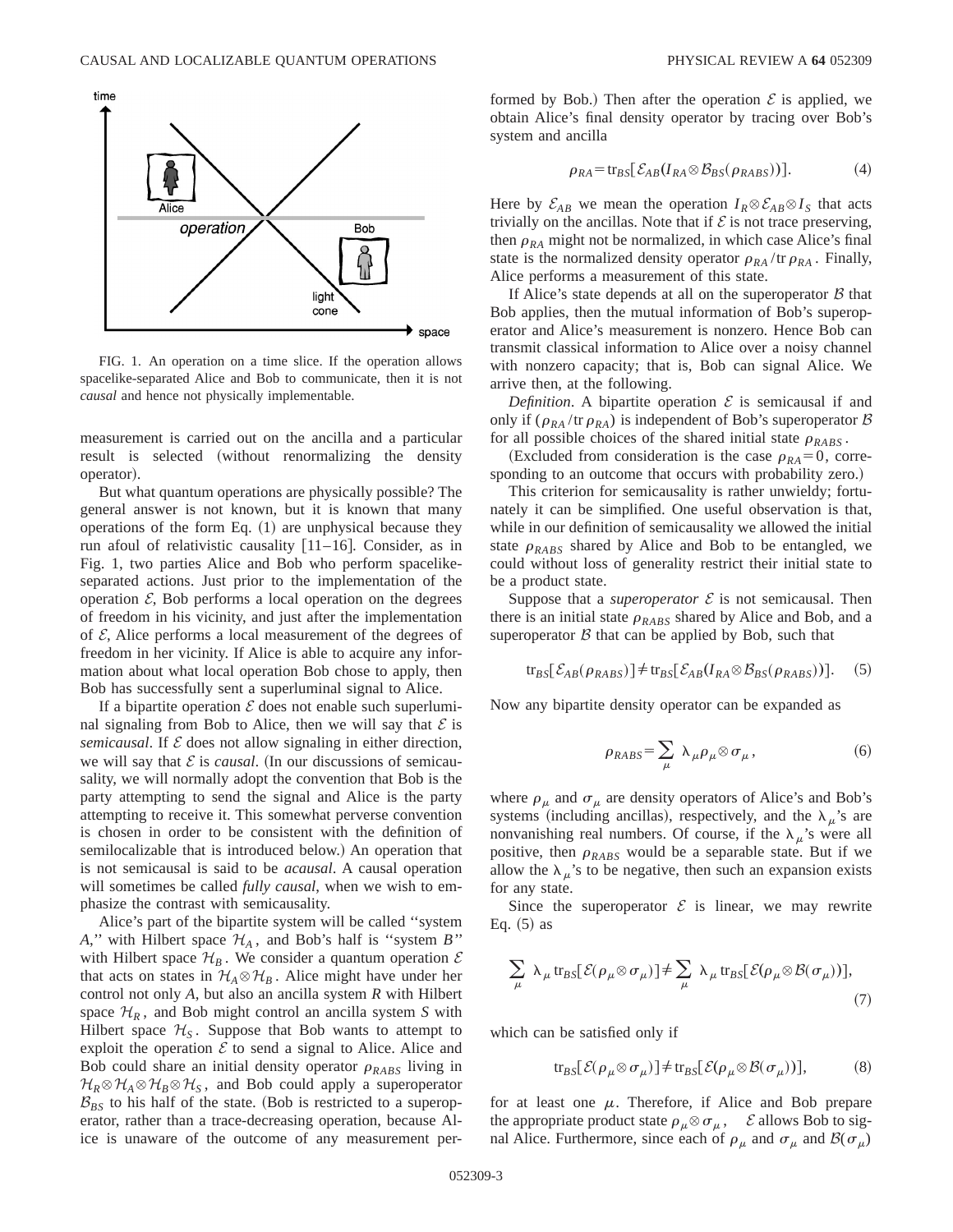can be realized as an ensemble of pure states, there is a signaling protocol in which Alice's and Bob's initial states are pure.

Once we recognize that there is a signaling protocol such that the initial state is a product state, we can see that the ancillas are superfluous. Bob sends his signal by choosing one of the two pure states  $|\psi\rangle_{BS}$ ,  $|\psi'\rangle_{BS}$ ; since tracing over *S* commutes with  $\mathcal{E}$ , we can just as well say that Bob starts with a mixed state  $\rho_B$  or  $\rho'_B$  of system *B* alone. Furthermore, if Bob can signal Alice by preparing one of  $\rho_B$ ,  $\rho'_B$ , then he must be able to do it by preparing pure states that arise in the ensemble realizations of these density operators.

Finally, if signaling is possible, then Alice can receive the signal by preparing an initial pure state  $|\varphi\rangle_{RA}$ . Bob's action, together with  $\mathcal{E}$ , subjects system  $A$  to one of two possible operations, resulting in two distinguishable final states. But for these final states of *RA* to be distinguishable, the two operations must produce different outcomes acting on at least one of the *pure* states of *A* appearing in the Schmidt decomposition of  $|\varphi\rangle_{RA}$ . Therefore, Alice could just as well dispense with *R*, and prepare an initial pure state  $|\varphi\rangle_A$  of *A* alone.

Thus we have proved:

*Theorem 1.* If the bipartite superoperator  $\mathcal E$  is not semicausal, then signaling is possible with pure initial states and without ancillas: there are pure states  $|\psi\rangle_B$ ,  $|\psi'\rangle_B \in \mathcal{H}_B$  and  $|\varphi\rangle_A \in \mathcal{H}_A$  such that

$$
tr_B[\mathcal{E}((|\varphi\rangle\langle\varphi|)_A \otimes (|\psi\rangle\langle\psi|)_B)]
$$
  

$$
\neq tr_B[\mathcal{E}((|\varphi\rangle\langle\varphi|)_A \otimes (|\psi'\rangle\langle\psi'|)_B)].
$$
 (9)

We note that semicausal superoperators form a convex set. If each  $\mathcal{E}_a$  is a superoperator, then so is the combination

$$
\mathcal{E} = \sum_{a} \ p_a \mathcal{E}_a, \tag{10}
$$

where the  $p_a$ 's are nonnegative and sum to 1. It follows from the linearity of the  $\mathcal{E}_a$ 's and the definition of semicausality that  $\mathcal E$  is semicausal if each  $\mathcal E_a$  is.

A somewhat less obvious property is that the semicausal superoperators form a semigroup—a composition of semicausal operations is semicausal. This follows from:

*Theorem 2.* Suppose that  $\mathcal E$  is a semicausal bipartite superoperator, and that the two bipartite density operators  $\rho$  and  $\sigma$ satisfy tr<sub>B</sub> $\rho = \text{tr}_B \sigma$ . Then tr<sub>B</sub> $\mathcal{E}(\rho) = \text{tr}_B \mathcal{E}(\sigma)$ .

*Proof*. First we note that it is possible to choose a basis of linearly independent operators acting on a Hilbert space  $H$ , such that each element of the basis is a one-dimensional projector. Let  $\{P_\mu\}$  denote such a basis for Alice's Hilbert space  $\mathcal{H}_A$  and let  $\{Q_\mu\}$  denote such a basis for Bob's Hilbert space  $\mathcal{H}_B$ . Then we may expand the bipartite density operators  $\rho$  and  $\sigma$  as

$$
\rho = \sum_{\mu\nu} \alpha_{\mu\nu} P_{\mu} \otimes Q_{\nu},
$$
  

$$
\sigma = \sum_{\mu\nu} \alpha'_{\mu\nu} P_{\mu} \otimes Q_{\nu}.
$$
 (11)

Since tr  $Q_v=1$ , the property tr<sub>B</sub> $\rho$ =tr<sub>B</sub> $\sigma$  can be rewritten as  $\sum_{\mu\nu} \alpha_{\mu\nu} P_{\mu} = \sum_{\mu\nu} \alpha'_{\mu\nu} P_{\mu}$ , which implies, since the  $P_{\mu}$ 's are a basis, that

$$
\sum_{\nu} \alpha_{\mu\nu} = \sum_{\nu} \alpha'_{\mu\nu}, \qquad (12)
$$

for each  $\mu$ .

Applying the superoperator  $\mathcal{E}$ , we find that

$$
\mathcal{E}(\rho) = \sum_{\mu\nu} \alpha_{\mu\nu} \mathcal{E}(P_{\mu} \otimes Q_{\nu}),
$$
  

$$
\mathcal{E}(\sigma) = \sum_{\mu\nu} \alpha'_{\mu\nu} \mathcal{E}(P_{\mu} \otimes Q_{\nu}).
$$
 (13)

Furthermore, since each  $Q<sub>v</sub>$  is a pure state, a unitary transformation applied by Bob can transform any one of the  $Q_v$ 's to any other; therefore the semicausality of  $\mathcal E$  implies that the operator  $tr_B \mathcal{E}(P_\mu \otimes Q_\nu)$  is independent of  $\nu$ . Denoting this operator by  $R_\mu$ , we have

$$
tr_B \mathcal{E}(\rho) = \sum_{\mu\nu} \alpha_{\mu\nu} R_{\mu},
$$
  

$$
tr_B \mathcal{E}(\sigma) = \sum_{\mu\nu} \alpha'_{\mu\nu} R_{\mu};
$$
 (14)

Equation (12) then implies that  $tr_B \mathcal{E}(\rho) = tr_B \mathcal{E}(\sigma)$ . This completes the proof of Theorem 2.

The semigroup property of semicausal superoperators is a simple corollary as follows.

*Corollary* If  $\mathcal{E}_1$  and  $\mathcal{E}_2$  are semicausal bipartite superoperators, then their composition  $\mathcal{E}_2 \mathcal{O} \mathcal{E}_1$  is also semicausal.

*Proof.* Suppose that the bipartite density operator  $\rho$  can be transformed to  $\sigma$  by a superoperator applied by Bob. Then the semicausality of  $\mathcal{E}_1$  implies that tr<sub>B</sub> $\mathcal{E}_1(\rho) = \text{tr}_B \mathcal{E}_1(\sigma)$ , and Theorem 2 applied to  $\mathcal{E}_2$  implies that tr<sub>B</sub> $\mathcal{E}_2(\mathcal{E}_1(\rho))$  $=$ tr<sub>B</sub>E<sub>2</sub>(E<sub>1</sub>( $\sigma$ )); therefore E<sub>2</sub>OE<sub>1</sub> is semicausal.

### **B. Localizability**

Physics is local. If a physical system has many parts that are remote from one another, then the evolution of the system is governed by local ''parties'' that act on the different parts of the system separately. In particular, since communication outside the light cone is impossible, the operations that can be applied to a physical system at a fixed time are those that require no communication among the local parties. We call an operation of this type *localizable*.

Although they are not permitted to communicate, the parties are free to exploit any resources that might have been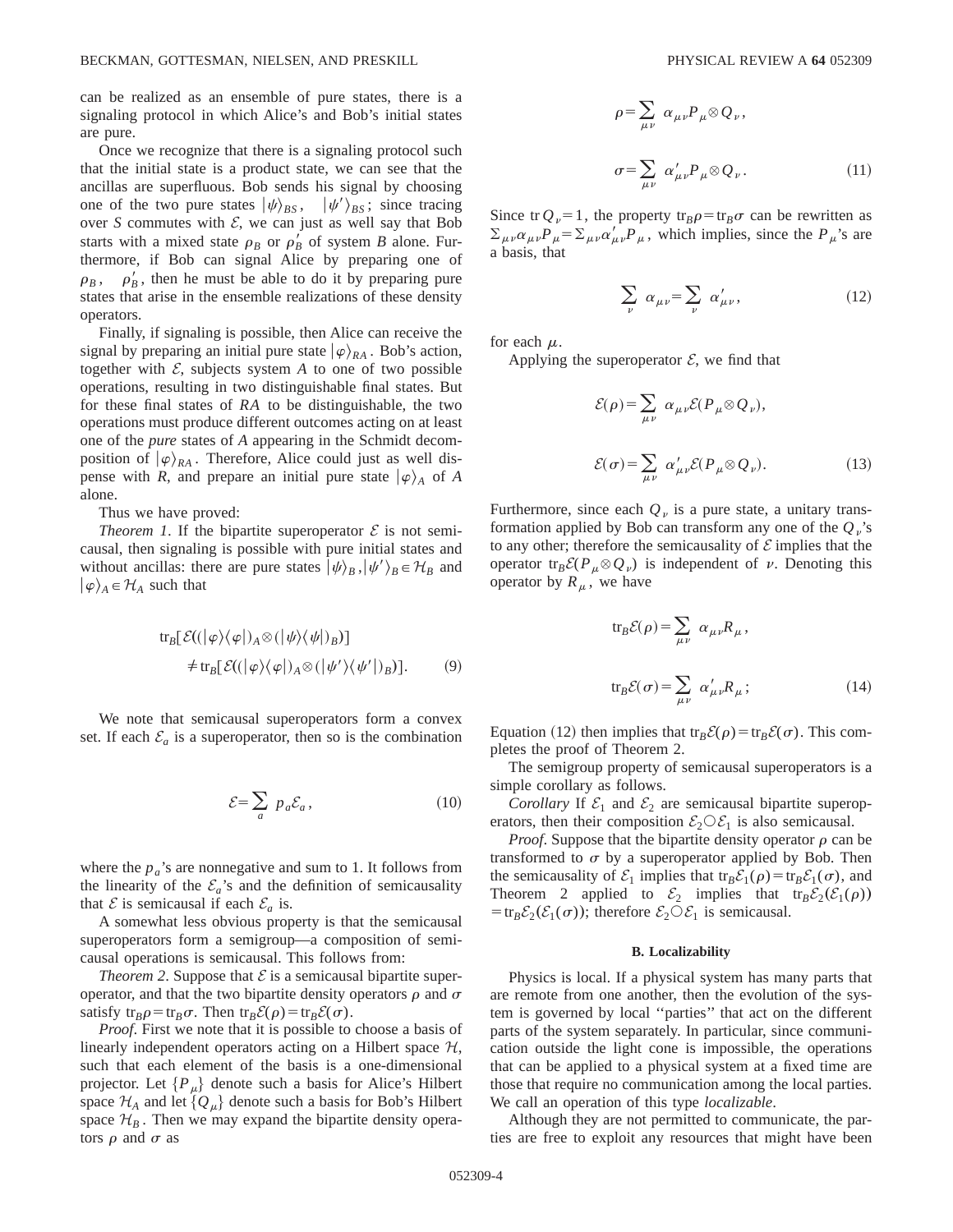prepared in advance. In particular, they are permitted to have a shared ancilla that might be in an entangled quantum state, and to consume their shared entanglement in the course of executing their operation.

In the case of a system with two parts, one controlled by Alice, the other by Bob, these considerations motivate the following definition.

*Definition*. A bipartite superoperator  $\mathcal E$  is *localizable* if and only if

$$
\mathcal{E}(\rho_{AB}) = \text{tr}_{RS}[\mathcal{A}_{RA} \otimes \mathcal{B}_{BS}(\rho_{AB} \otimes \rho_{RS})]
$$
(15)

for some shared ancilla state  $\rho_{RS}$  and local superoperators  $\mathcal{A}_{RA}$ ,  $\mathcal{B}_{BS}$ .

In fact, by extending the ancilla, the state  $\rho_{RS}$  can be ''purified'' and the local superoperators can be replaced by unitary transformations; thus without loss of generality we may use instead the following definition.

*Definition*. A bipartite superoperator  $\mathcal E$  is *localizable* if and only if

$$
\mathcal{E}(\rho_{AB}) = \text{tr}_{RS} \big[ U_{RA} \otimes V_{BS} (\rho_{AB} \otimes \rho_{RS}) U_{RA}^{\dagger} \otimes V_{BS}^{\dagger} \big] \tag{16}
$$

for some shared ancilla pure state  $\rho_{RS}$  and local unitary transformations  $U_{RA}$  and  $V_{BS}$ .

Localizable superoperators form a convex set. To see this, we note that with shared entanglement, Alice and Bob can simulate shared randomness (a weaker resource). For example, suppose they share an ancilla prepared in the state

$$
|\Phi\rangle_{RS} = \sum_{a} \sqrt{p_a} |a\rangle_R \otimes |a\rangle_S, \qquad (17)
$$

where  $\{|a\rangle_R\}$  is an orthonormal basis for Alice's Hilbert space  $\mathcal{H}_R$ ,  $\{ |a\rangle_S \}$  is an orthonormal basis for Bob's Hilbert space  $\mathcal{H}_s$ , and the  $p_a$ 's are non-negative real numbers that sum to 1. Then if Alice and Bob both perform measurements that project onto these bases, each obtains the outcome  $|a\rangle$ with probability  $p_a$ . Now let  $\{\mathcal{E}_a\}$  be a set of localizable operations. Alice and Bob can consult their shared randomness, and then carry out a local protocol that applies the operation  $\mathcal{E}_a$  with probability  $p_a$ , thus achieving a local implementation of the convex sum  $\Sigma_a p_a \mathcal{E}_a$ .

Of course, a superoperator is surely localizable if it is a tensor product of superoperators applied by Alice and by Bob,  $\mathcal{E} = \mathcal{E}_A \otimes \mathcal{E}_B$ . By convexity, any superoperator of the form

$$
\mathcal{E} = \sum_{a} p_a \mathcal{E}_{A,a} \otimes \mathcal{E}_{B,a} \tag{18}
$$

is also localizable. There are some less obvious examples of localizable operations, as we will soon see.

We are also interested in bipartite operations that can be implemented with communication in just one direction. We call such operations *semilocalizable*. In our discussions of semilocalizability, we will normally adopt the convention that Alice is permitted to send quantum information to Bob, but Bob cannot send anything to Alice. A semilocalizable operation is one that can be performed in principle if Bob's action is in the forward light cone of Alice's action.

We could, equivalently, provide Alice and Bob with prior shared entanglement, and restrict them to classical communication. These two notions of semilocalizability are equivalent because prior entanglement and classical communication from Alice to Bob enable Alice to teleport quantum information to Bob. Conversely, if Alice can send qubits to Bob, she can establish shared entanglement with him, and she can send him classical messages.

An operation that is not semilocalizable is said to be *unlocalizable*. A localizable operation will sometimes be called *fully localizable*, when we wish to emphasize the contrast with semilocalizability.

If Alice can send quantum information to Bob, then Alice and Bob both have access to the same ancilla: Alice performs a local operation on the ancilla and her half of the shared state, she sends the ancilla to Bob, and then Bob performs a local operation on the ancilla and his half of the state. Thus we arrive at the following.

*Definition*. A bipartite operation  $\mathcal E$  is *semilocalizable* if and only if

$$
\mathcal{E}(\rho_{AB}) = \text{tr}_R[(\mathcal{B}_{BR} \bigcirc \mathcal{A}_{RA})(\rho_{AB} \otimes \rho_R)] \tag{19}
$$

for some ancilla state  $\rho_R$ , where  $A_{RA}$  is an operation and  $\mathcal{B}_{BR}$  is a superoperator.

Note that the product  $\mathcal{B}_{BR} \circ \mathcal{A}_{RA}$  is a composition of operations (with Alice's operation acting first), not a tensor product; the operations do not commute because they act on the same ancilla. We have allowed Alice to apply an operation that is not necessarily trace preserving, since Alice can perform a measurement whose outcome is known to both Alice and Bob, but Bob is restricted to a superoperator because the outcome of a measurement that he performs is not known by Alice. If the operation  $\mathcal E$  is a superoperator, then so must be  $A_{RA}$ , and in fact we can take  $B_{BR}$  and  $A_{RA}$  to be unitary transformations without loss of generality.

An obvious consequence of this definition is that semilocalizable (or localizable) superoperators form a semigroup:  $\mathcal{E}_2 \odot \mathcal{E}_1$  is semilocalizable if  $\mathcal{E}_1$  and  $\mathcal{E}_2$  are both semilocalizable.

### **C. Orthogonal measurement superoperators**

One of our goals is to characterize the *observables* of a relativistic quantum theory: what self-adjoint operators are really measurable?

When we speak of a ''measurement'' of an observable whose support is on a time slice, we need not require that the measurement outcome be instantaneously known by anyone. We might imagine instead that many parties distributed over the slice perform simultaneous local operations. Later the data collected by the parties can be assembled and processed at a central location to determine the measurement result.

Then we may say that the operation performed on the slice is a measurement with an unknown outcome. If  ${E_a}$  is the set of orthogonal projectors onto the eigenspaces of the observable, the effect of this operation on a density operator  $\rho$  is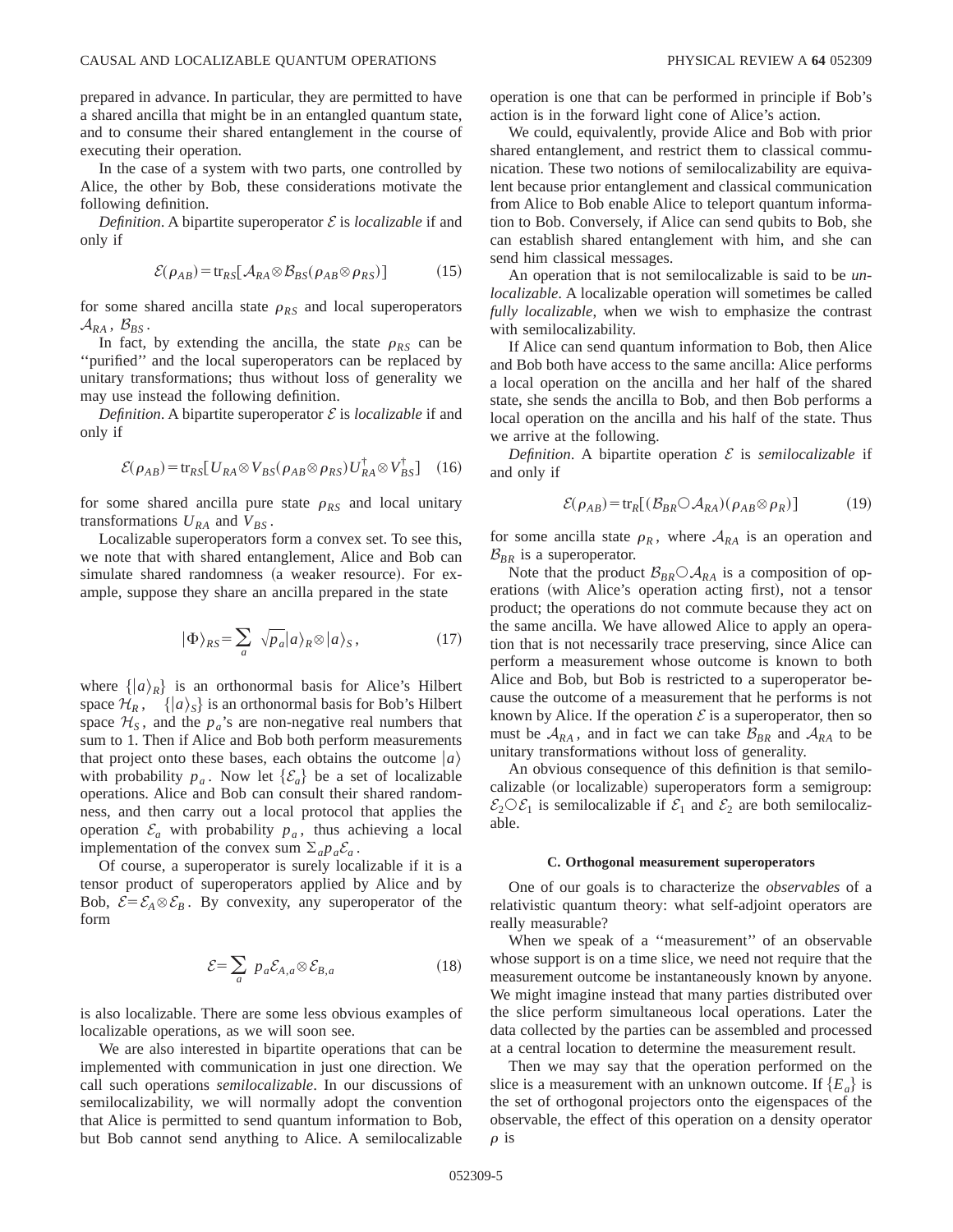$$
\rho \rightarrow \mathcal{E}(\rho) = \sum_{a} E_{a} \rho E_{a}.
$$
 (20)

We will call an (trace-preserving) operation of this form an *orthogonal measurement superoperator*. In the special case where each projector  $E_a$  is one dimensional, it is a *complete orthogonal measurement superoperator*, or just a completemeasurement superoperator. The causality and localizability properties of complete-measurement superoperators will be extensively discussed in the next few sections.

First, let us clarify the concept of semicausality by pointing out an example, noted by Sorkin  $[14]$ , of an incompletemeasurement superoperator that is not semicausal. It is a two-outcome incomplete Bell measurement performed on a pair of qubits. The orthogonal projectors corresponding to the two outcomes are

$$
E_1 = |\phi^+\rangle\langle\phi^+|,
$$
  
\n
$$
E_2 = I - |\phi^+\rangle\langle\phi^+|,
$$
\n(21)

where  $|\phi^+\rangle = (|00\rangle + |11\rangle)/\sqrt{2}$ . Suppose that the initial pure state shared by Alice and Bob is  $|01\rangle_{AB}$ . This state is orthogonal to  $|\phi^+\rangle$ , so that outcome 2 occurs with probability one, and the state is unmodified by the superoperator. Afterwards Alice still has a density operator  $\rho_A = |0\rangle\langle 0|$ .

But what if, before the superoperator acts, Bob performs a unitary that rotates the state to  $|00\rangle_{AB}$ ? Since this state is an equally weighted superposition of  $|\phi^+\rangle$  and  $|\phi^-\rangle = (00\rangle)$  $-|11\rangle$ / $\sqrt{2}$ , the two outcomes occur equiprobably, and in either case the final state is maximally entangled, so that Alice's density operator afterwards is  $\rho_A = I/2$ , where *I* denotes the identity. Alice can make a measurement that has a good chance of distinguishing the density operators  $|0\rangle\langle0|$ and *I*/2, so that she can decipher a message sent by Bob. By a similar method, Alice can send a signal to Bob. The measurement superoperator is acausal.

On the other hand, some orthogonal measurement superoperators are causal. For example, measurement of a tensor product observable  $A \otimes B$  is obviously causal—Alice and Bob can induce decoherence in the basis of eigenstates of a tensor product through only local actions. But there are other examples of causal measurement superoperators that are a bit less obvious. One is complete Bell measurement, i.e., decoherence in the Bell basis

$$
|\phi^{\pm}\rangle = \frac{1}{\sqrt{2}}(|00\rangle \pm |11\rangle),
$$
  

$$
|\psi^{\pm}\rangle = \frac{1}{\sqrt{2}}(|01\rangle \pm |10\rangle).
$$
 (22)

No matter what Bob does, the shared state after Bell measurement is maximally entangled, so that Alice always has  $\rho_B = I/2$ , and she cannot extract any information about Bob's activities.

Though Bell measurement is a causal operation, it is not something that Alice and Bob can achieve locally without additional resources. But the Bell measurement superoperator is localizable—Alice and Bob can implement it if they share an entangled ancilla. In fact, shared randomness, a weaker resource than entanglement, is sufficient for this purpose  $[18]$ . Suppose that Alice and Bob share a pair of qubits, and also share a string of random bits. At a particular time, they both consult two bits of the random string; depending on whether they read 00, 01, 10, or 11, they both apply the unitary operator *I*, *X*, *Z*, or *Y*, where *I* is the identity, and  ${X, Y, Z}$  are the 2×2 Pauli matrices

$$
X = \begin{pmatrix} 0 & 1 \\ 1 & 0 \end{pmatrix}, \quad Y = \begin{pmatrix} 0 & -i \\ i & 0 \end{pmatrix}, \quad Z = \begin{pmatrix} 1 & 0 \\ 0 & -1 \end{pmatrix}. \tag{23}
$$

Together, then, Alice and Bob apply the superoperator

$$
\mathcal{E}(\rho) = \frac{1}{4} [(I \otimes I)\rho(I \otimes I) + (X \otimes X)\rho(X \otimes X)
$$

$$
+ (Y \otimes Y)\rho(Y \otimes Y) + (Z \otimes Z)\rho(Z \otimes Z)]. \tag{24}
$$

The four Bell states are simultaneous eigenstates of  $X \otimes X$ and  $Z \otimes Z$  (and therefore also  $Y \otimes Y = -(X \otimes X)(Z \otimes Z)$ ) with eigenvalues  $\pm 1$ :  $Z \otimes Z$  specifies a parity bit that distinguishes  $\phi$  from  $\psi$  and  $X \otimes X$  specifies a phase bit that distinguishes + from  $-$ . Hence we easily verify that  $\mathcal E$  preserves each of the four Bell basis states and annihilates all the terms in  $\rho$  that are off the diagonal in the Bell basis.

The Bell measurement superoperator can be viewed as a refinement, or ''completion,'' of the acausal incompletemeasurement superoperator of Eq.  $(21)$ —that is, Bell measurement is obtained by resolving the three-dimensional projector  $E_2$  of Eq. (21) into a sum of three mutually orthogonal one-dimensional projectors. Thus, this example illustrates that a completion of an acausal measurement superoperator can sometimes be causal. On the other hand, there are other ways of refining the superoperator of Eq.  $(21)$  that yield acausal complete-measurement superoperators. For example, the two-qubit superoperator with projectors

$$
E_1 = |\phi^+\rangle\langle\phi^+|,
$$
  
\n
$$
E_2 = |\phi^-\rangle\langle\phi^-|,
$$
  
\n
$$
E_3 = |01\rangle\langle01|,
$$
  
\n
$$
E_4 = |10\rangle\langle10|,
$$
 (25)

is easily seen to be acausal by applying the criterion of Theorem 3 below. In fact, it is a general feature that if an orthogonal measurement superoperator  $\mathcal E$  allows Bob to signal Alice, then there exists a completion of  $\mathcal E$  that also allows signaling, with the same signal states  $|\psi\rangle_B$  and  $|\psi'\rangle_B$ . This result is proved in Ref.  $[16]$ .

Since the Bell measurement superoperator can be implemented with shared randomness, one may wonder whether shared randomness is sufficient for the implementation of arbitrary localizable superoperators. But it is easy to think of localizable superoperators for which shared randomness does not suffice—shared entanglement is necessary. For example,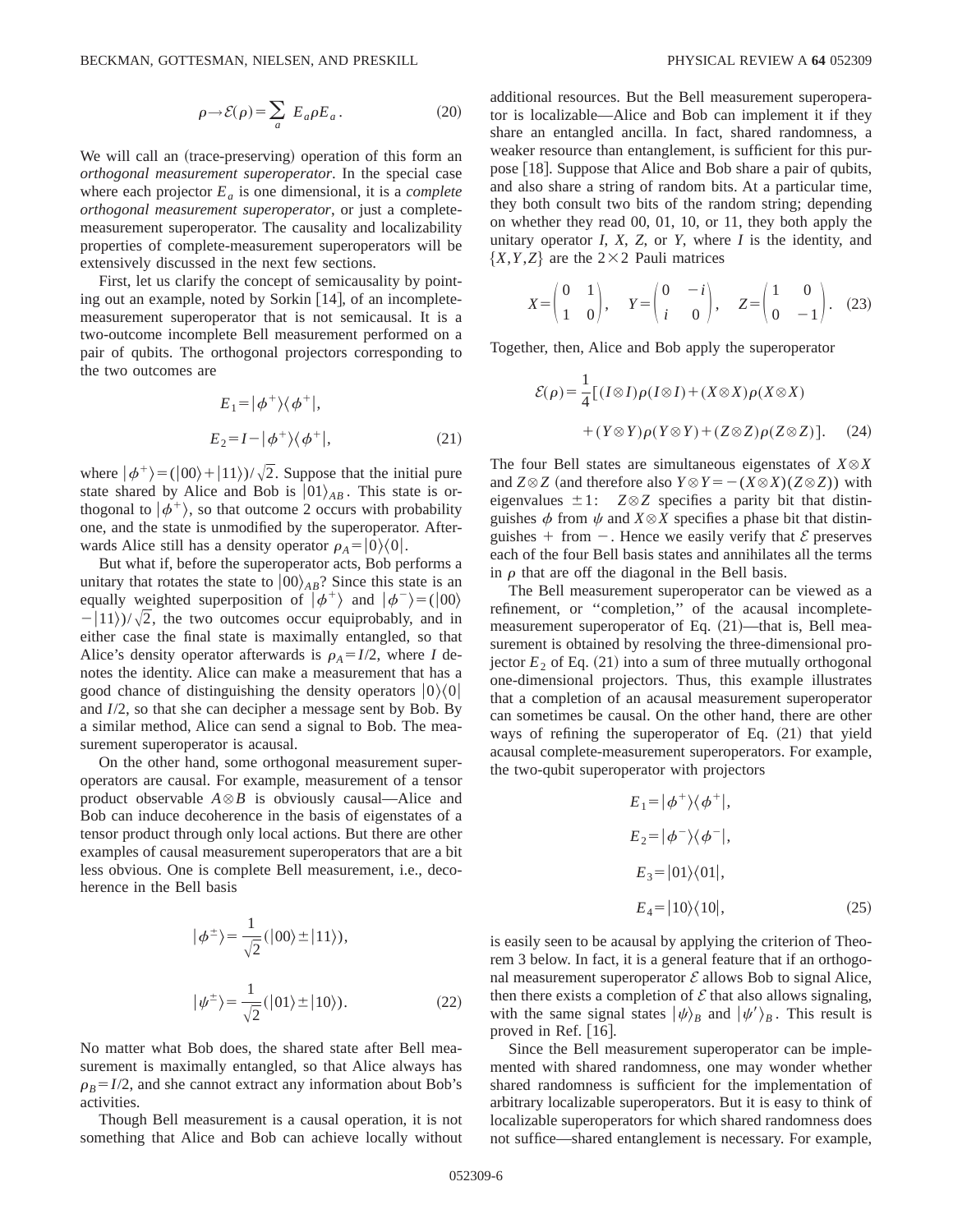

FIG. 2. Local implementation of the Bell measurement superoperator using shared entanglement. In  $(a)$ , the two controlled-NOT gates imprint the parity bit of  $AB$  onto the ancilla  $RS$ . In (b), the two controlled-NOT gates imprint the phase bit of *AB* onto the ancilla  $R'S'$ . Tracing over the ancillas in the Bell basis, we find that the *AB* pair decoheres in the Bell basis.

Alice and Bob can locally perform a two-qubit operation in which they throw their qubits away, and replace them with a  $|\phi^+\rangle$  drawn from their shared ancilla. This operation can turn a product state into an entangled state, which would be impossible with local operations and shared randomness alone. We will discuss another example of a localizable superoperator that cannot be implemented with shared randomness in Sec. VI.

We note in passing that if Alice and Bob have ancilla pairs prepared in the state  $\left|\phi^{+}\right\rangle_{RS}$  (where *R* denotes Alice's ancilla qubit, and *S* denotes Bob's), then they can implement the Bell measurement superoperator by executing the quantum circuits shown in Fig. 2 and discarding their ancilla qubits. The circuit in Fig. 2(a) flips the ancilla pair from  $|\phi^+\rangle$  to  $|\psi^+\rangle$  if the parity bit of the *AB* state is  $Z_A \otimes Z_B = -1$ , and the circuit in Fig. 2(b) flips the ancilla pair from  $|\phi^+\rangle$  to  $|\phi^{-}\rangle$  if the phase bit of the *AB* state is  $X_A \otimes X_B = -1$ . Thus, the values of the parity and phase bits of the *AB* pair, and only this information, become imprinted on the ancilla pairs. Tracing over the ancilla pairs in the Bell basis, then, induces decoherence in the *AB* Bell basis.

In fact, if Alice and Bob share entanglement and perform the circuits of Fig. 2, they can execute Bell measurement, including postselection, on the *AB* pair by measuring their ancilla qubits and broadcasting their results classically. After executing circuit Fig. 2(a), Alice measures  $Z_R$  and Bob measures  $Z<sub>S</sub>$ . Then the parity bit of the *AB* pair is the parity of these measurement outcomes. After executing circuit Fig. 2(b), Alice measures  $X_{R}$  and Bob measures  $X_{S}$ . Then the phase bit of the *AB* pair is the parity of the measurement outcomes. This example is instructive, as it reminds us again that entanglement is a more powerful resource than shared randomness. If Alice and Bob were limited to shared randomness and classical communication, they would be unable to create entanglement, and so would lack the capability of doing Bell measurement with postselection on their shared qubit pair.

If Alice and Bob did not have entanglement to start with, they would still be able to perform Bell measurement with postselection on their shared pair if they could send ancilla qubits to a central laboratory for later quantum processing, as illustrated in Fig. 3. Here Alice entangles her qubit *A* first with ancilla qubit  $R$  and then with  $R'$ , while Bob entangles his qubit *B* first with ancilla qubit *S* and then with  $S'$ . The ancilla qubits are collected, and a Bell measurement is per-



FIG. 3. Bell measurement through entanglement swapping. Alice performs local controlled-NOT gates on her qubit *A* and the ancilla qubits  $RR'$ . Bob performs local controlled-NOT gates on his qubit *B* and the ancilla qubits  $SS'$ . Later, the ancilla qubits are collected, and Bell measurement is performed on the pairs *RS* and *R'S'*. The Bell measurements on the ancilla realize Bell measurement on *AB*, by ''swapping'' entanglement of *AR*, *AR'*, *BS*, *BS'* for entanglement of *AB*, *RS*, and *R'S'*.

formed on  $RS$  and  $R'S'$ . The  $RS$  measurement yields the correct parity bit of the *AB* pair, and a random phase bit; if the measured *RS* phase bit is  $-1$ , then the phase bit of the *AB* state is flipped. The  $R'S'$  measurement yields the "correct" phase bit (possibly flipped by the *RS* measurement), and a random parity bit; if the measured  $R'S'$  parity bit is  $-1$ , then the parity bit of the *AB* state is flipped. Taken together, the two Bell measurements on the ancilla qubits act as a projective measurement of  $\mathcal{H}_{AB}$  onto the Bell basis, followed by one of the transformations  $I \otimes I$ ,  $X \otimes X$ ,  $Y \otimes Y$ , or  $Z \otimes Z$ ; which of the four transformations has been applied, as well as the identity of the *AB* Bell state resulting from the projection, can be inferred from outcomes of the *RS* and  $R^{\prime}S^{\prime}$  measurements. If the *AB* state is initially a product state, Bell measurement of the ancilla qubits establishes entanglement of *A* with *B* by ''swapping'' *AR* and *BS* entanglement for  $AB$  and  $RS$  entanglement [19].

This example is also instructive. It reminds us that decoherence induced on a time slice can sometimes be reversed later through the operation of a "quantum eraser" [20]. If we were to trace out the ancilla qubits right after applying the controlled-NOT operations of Fig. 3 (before the Bell measurement), then Fig  $3(a)$  would induce decoherence, not in an entangled basis, but rather in the product basis  $\{|00\rangle, |01\rangle, |10\rangle, |11\rangle\};$  similarly Fig. 3(b) would induce decoherence in the product basis  $\{|++\rangle,|+-\rangle,|-+\rangle,$  $|--\rangle$ , where

$$
|\pm\rangle = \frac{1}{\sqrt{2}}(|0\rangle \pm |1\rangle). \tag{26}
$$

As one would expect, without entanglement or shared randomness, Alice and Bob are unable to implement decoherence in the Bell basis with their local operations alone. But a later measurement *including postselection* can ''undo'' the decoherence in the product basis and establish decoherence in the Bell basis instead.

## **D. Local stabilizers**

The observation that shared randomness is sufficient to induce decoherence in the Bell basis can be substantially generalized. Consider a superoperator  $\mathcal E$  that acts on a density operator  $\rho$  as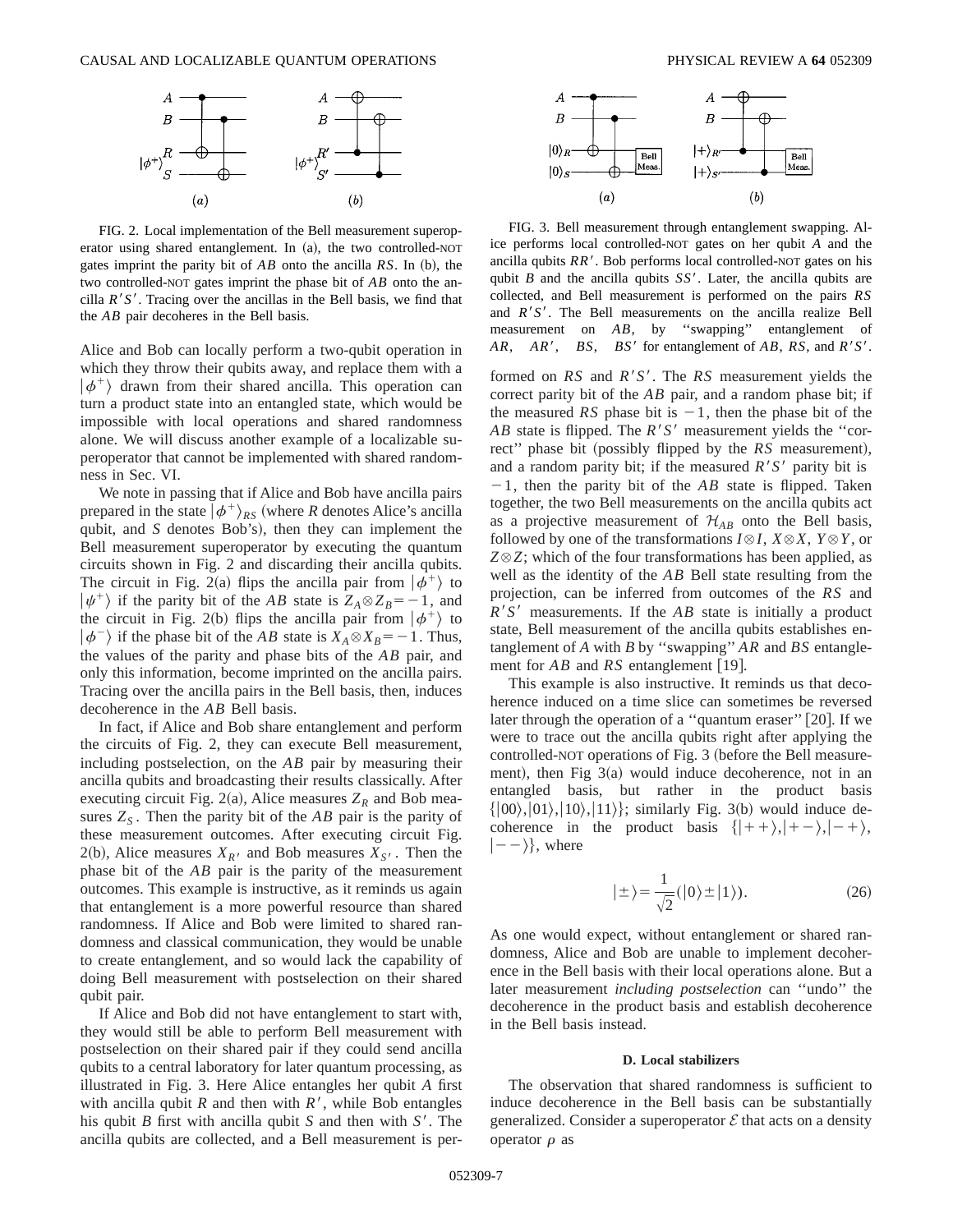$$
\mathcal{E}(\rho) = \frac{1}{|G|} \sum_{g \in G} U(g) \rho U(g)^{\dagger}, \tag{27}
$$

where the  $U(g)$ 's provide a (not necessarily irreducible) unitary representation of the group *G*, and  $|G|$  denotes the order of *G*. The Hilbert space  $H$  in which  $\rho$  resides can be decomposed into spaces that transform irreducibly under the group *G*. Let us choose an orthonormal basis

$$
\{|R,a,i\rangle\};\tag{28}
$$

here *R* labels the irreducible representations of *G*, *a* labels the sectors of  $H$  that transform as the irreducible representation  $R$  (a particular irreducible representation might occur multiple times),  $i=1,2,\ldots,n_R$  labels states of a basis for the vector space on which *R* acts, and  $n<sub>R</sub>$  is the dimension of *R*. Expressed in this basis, the representation  $U(g)$  is

$$
U(g) = \sum_{R,a,i,j} |R,a,i\rangle D^{(R)}(g)_{ij} \langle R,a,j|, \qquad (29)
$$

where  $D^{(R)}(g)_{ij}$  is a matrix element of the irreducible representation *R*. These matrix elements obey the orthogonality relations

$$
\frac{1}{|G|} \sum_{g \in G} D^{(R)}(g)_{ij} D^{(R')}(g)_{kl}^* = \frac{1}{n_R} \delta^{RR'} \delta_{ik} \delta_{jl}.
$$
 (30)

Substituting Eq.  $(29)$  into Eq.  $(27)$  and applying the orthogonality relations, we find

$$
\langle R, a, i | \mathcal{E}(\rho) | R', b, j \rangle = \delta^{RR'} \frac{1}{n_R} \delta_{ij} \sum_{k=1}^{n_R} \langle R, a, k | \rho | R, b, k \rangle.
$$
\n(31)

Thus we see that the superoperator  $\mathcal E$  destroys the coherence of a superposition of states that transform as distinct irreducible representations of *G*. Within a given irreducible representation, it randomizes the state, replacing the density operator by a multiple of the identity. Some off-diagonal terms in the density operator can survive, if a given irreducible representation occurs in  $H$  more than once.

Now suppose that the Hilbert space  $H$  is shared by *n* parties; it has a tensor product decomposition

$$
\mathcal{H} = \otimes_{\alpha=1}^{n} \mathcal{H}_{\alpha}.
$$
 (32)

And suppose that each element  $U(g)$  of the representation of *G* is a tensor product

$$
U(g) = \otimes_{\alpha=1}^{n} U(g)_{\alpha}.
$$
 (33)

Then the *n* parties can perform the operation  $\mathcal E$  by consulting their shared randomness—if they are instructed to apply the group element  $g \in G$ , the party  $\alpha$  applies  $U(g)_{\alpha}$  to her portion of the state.

In the Bell measurement case discussed above, the fourdimensional Hilbert space of two qubits transforms as the representation

$$
\{I \otimes I, X \otimes X, -Y \otimes Y, Z \otimes Z\} \tag{34}
$$

of the group  $G = Z_2 \times Z_2$ . The group *G* is Abelian, and the four Bell states transform as distinct one-dimensional irreducible representations of *G*. Therefore, the superoperator  $\mathcal E$ induces decoherence in the Bell basis.

The same ideas apply to any *stabilizer code* [21,22,1,2]. Consider, for example, an Abelian group *G* acting on *n* qubits, generated by  $n-k$  operators, where each generator is a tensor product of single-qubit Pauli operators. If each qubit is entrusted to a distinct party, then by consulting shared randomness, the *n* parties can apply a random element of the group *G* to their density operator. The superoperator they implement acts trivially on each 2*<sup>k</sup>* -dimensional code space—an eigenspace of the generators with specified eigenvalues. But it destroys the coherence of a superposition of eigenspaces with different eigenvalues. In the notation of Eq.  $(31)$ , the index *R* labels the stabilizer eigenvalues, and the indices *a*,*b* label the basis states in a code space with a specified value of *R*. Because the group is Abelian, all of the irreducible representations are one dimensional, and Eq.  $(31)$ becomes

$$
\mathcal{E}(\rho) = \frac{1}{|G|} \sum_{g \in G} U(g) \rho U(g)^{\dagger}
$$
  
= 
$$
\sum_{R,a,b} |R,a\rangle \langle R,a|\rho|R,b\rangle \langle R,b|
$$
  
= 
$$
\sum_{R} E_R \rho E_R,
$$
 (35)

where  $E_R$  projects onto the subspace with specified stabilizer eigenvalues.

The observation that Bell *measurement* (including postselection) can be achieved with shared entanglement, local operations, and broadcasting of classical data can be generalized to any CSS stabilizer code; i.e., any code of the class constructed by Calderbank and Shor  $[23]$ , and Steane  $[24]$ . An *n*-qubit stabilizer code is of the CSS type if the stabilizer generators can be chosen so that each generator is either a tensor product of *Z*'s and *I*'s or a tensor product of *X*'s and *I*'s. Imagine that each of the *n* qubits is in the custody of a separate party. Steane  $\lceil 25 \rceil$  has observed that the measurement of the stabilizer generators can always be achieved by carrying out these steps:  $(1)$  preparation of a suitable entangled ancilla that is distributed to the  $n$  parties,  $(2)$  local quantum gates applied by each party, acting on her qubit and her part of the ancilla,  $(3)$  local measurements by each party, and (4) classical post processing of the measurement outcomes. In the case of Bell measurement on a pair of qubits, the stabilizer generators are  $X \otimes X$ ,  $Z \otimes Z$ , and the entangled ancilla state is  $|\phi^+\rangle$ .

An example of a superoperator associated with a non-Abelian group is the ''twirling'' operation that transforms a two-qubit state into a Werner state  $[18]$ . In that case, the group is  $A_4$ , the order-12 subgroup of the rotation group that preserves a tetrahedron. Under  $A_4$ , the state  $|\psi^{-}\rangle$  transforms trivially, while the other three Bell states  $|\phi^{+}\rangle,|\psi^{+}\rangle,|\phi^{-}\rangle$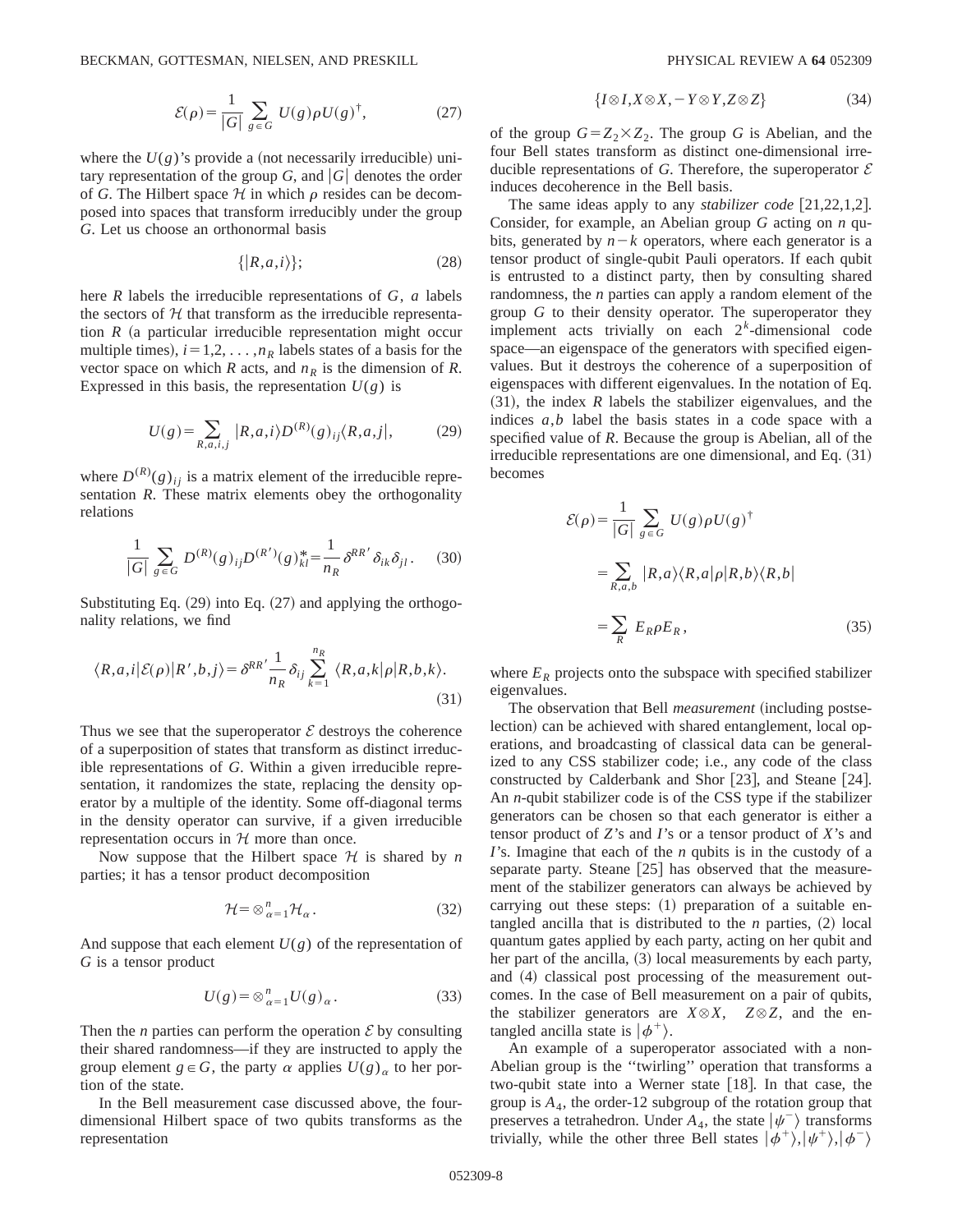transform as a three-dimensional irreducible representation. Two parties Alice and Bob consult their shared randomness and apply a random element of  $A_4$ ; according to Eq.  $(31)$ , this operation transforms any initial density operator into a state of the Werner form

$$
\rho(F) = F|\psi^{-}\rangle\langle\psi^{-}| + \frac{1-F}{3}(|\phi^{+}\rangle\langle\phi^{+}| + |\phi^{-}\rangle\langle\phi^{-}|
$$
  
+ 
$$
|\psi^{+}\rangle\langle\psi^{+}|), \qquad (36)
$$

while preserving the fidelity  $F = \langle \psi^- | \rho | \psi^- \rangle$ . Note that unlike the acausal operation defined by Eq.  $(21)$ , this localizable operation transforms any initial state into an incoherent mixture of Bell states; hence Alice's final density operator is always *I*/2, and Alice is unable to receive a signal from Bob.

## **III. CAUSAL AND SEMICAUSAL COMPLETE-MEASUREMENT SUPEROPERATORS**

In the next three sections, we will investigate the causality and localizability properties of measurement superoperators that project onto a complete orthonormal basis. We will show that semicausal operations of this class are semilocalizable, and that fully causal operations of this class are not necessarily fully localizable.

Suppose that the Hilbert spaces  $\mathcal{H}_A$  and  $\mathcal{H}_B$  have dimensions  $N_A$  and  $N_B$ , respectively, and let  $\{E^a=|a\rangle\langle a|,a\}$  $=1,2,\ldots,N_AN_B$ } denote a complete set of orthogonal onedimensional projectors on  $\mathcal{H}_A \otimes \mathcal{H}_B$ . By tracing over  $\mathcal{H}_B$ , we obtain from these projectors  $N_A N_B$  positive operators acting on  $\mathcal{H}_A$ , each with unit trace, defined by

$$
\sigma_A^a = \text{tr}_B(E_{AB}^a). \tag{37}
$$

Since the  $E_{AB}^a$ 's are complete, these operators satisfy

$$
\sum_{a} \sigma_A^a = \text{tr}_B I_{AB} = N_B I_A \, ; \tag{38}
$$

that is,  $\{N_B^{-1} \sigma_A^a\}$  is a positive operator-valued measure (POVM) on  $H_A$  with  $N_A N_B$  outcomes.

The semicausal complete orthogonal measurement superoperators (those that do not allow Bob to signal Alice) can be simply characterized by a property of the  $\sigma_A^a$ 's, thanks to the following theorem.

*Theorem 3*. A complete orthogonal measurement superoperator is semicausal if and only if it has the following property. For each pair of operators  $\{\sigma_A^a, \sigma_A^b\}$ , either  $\sigma_A^a = \sigma_A^b$  or  $\sigma_A^a \sigma_A^b = 0 = \sigma_A^b \sigma_A^a$ .

That is, any pair of  $\sigma_A^a$ 's must be either identical or orthogonal, if and only if the superoperator is semicausal.

Theorem 3 is proved in Appendix A, but one can readily see that the result is plausible. If  $E^a = |a\rangle\langle a|$ , then, in order to signal Alice, Bob by acting locally needs to induce a transition from the state  $|a\rangle$  to the state  $|b\rangle$  for some *a* and *b*; furthermore, Alice must be able to detect the difference between  $|a\rangle$  and  $|b\rangle$ . But if  $\sigma_A^a$  and  $\sigma_A^b$  are orthogonal, then Bob is unable to induce the transition, and if  $\sigma_A^a = \sigma_A^b$ , then



FIG. 4. A semicausal complete orthogonal measurement in  $6\times6$  dimensions. Alice's Hilbert space is decomposed into three mutually orthogonal subspaces, of dimensions 3, 2, and 1. The measurement projects onto an orthonormal basis, where each element of the basis is a maximally entangled state of one of Alice's three subspaces with Bob's space.

Alice cannot tell the difference. On the other hand, if  $\sigma_A^a \sigma_A^b$  $=0$  and  $\sigma_A^a \neq \sigma_A^b$ , then Bob can induce the transition and Alice can distinguish the states; hence a signaling protocol can be devised.

Applying Theorem 3, we can see that all semicausal complete measurements have a simple structure. Suppose that  ${E<sup>a</sup>}$  is a semicausal complete measurement. For any one of the  $\sigma_A^a$ , let  $\mathcal{H}_A^a$  denote the subspace of  $\mathcal{H}_A$  on which  $\sigma_A^a$  has its support ( $\sigma_A^a$  is strictly positive on this subspace and vanishes on the orthogonal subspace). According to Theorem 3, the support  $\mathcal{H}_A^b$  of each  $\sigma_A^b$  either coincides with  $\mathcal{H}_A^a$  or is orthogonal to  $\mathcal{H}_A^a$ , and in the former case we have  $\sigma_A^a$  $=\sigma_A^b$ .

Thus each  $\sigma_A^b$  with support on  $\mathcal{H}_A^a$  must equal  $\sigma_A^a$ , and furthermore, the sum of the operators with support on this subspace, according to Eq. (38), must be  $N_B I_A^a$ , where  $I_A^a$ denotes the projector onto  $\mathcal{H}_A^a$ . Therefore each  $\sigma_A^a$  with support on  $\mathcal{H}_A^a$  is proportional to  $I_A^a$ , and since we also know that tr  $\sigma_A^a = 1$ , must be

$$
\sigma_A^a = \frac{1}{d_A^a} I_A^a \,,\tag{39}
$$

where  $d_A^a$  is the dimension of  $\mathcal{H}_A^a$ . We also conclude that the number of  $\sigma_A^b$ 's with support on  $\mathcal{H}_A^a$  is  $N_B d_A^a$ .

We see that the state  $|a\rangle$  is a maximally entangled state of the form

$$
|a\rangle = \frac{1}{\sqrt{d_A^a}} \sum_{i=1}^{d_A^a} |i\rangle_A \otimes |i'\rangle_B, \qquad (40)
$$

where here  $\{|i\rangle_A\}$  denotes an orthonormal basis for  $\mathcal{H}_A^a$ , and the  $|i'\rangle_B$ 's are mutually orthogonal states of  $\mathcal{H}_B$ . The general structure of a semicausal complete-measurement operation, then, is as illustrated in Fig. 4. Alice's Hilbert space can be decomposed into mutually orthogonal subspaces

$$
\mathcal{H}_A = \oplus_{\alpha} \mathcal{H}_A^{\alpha},\tag{41}
$$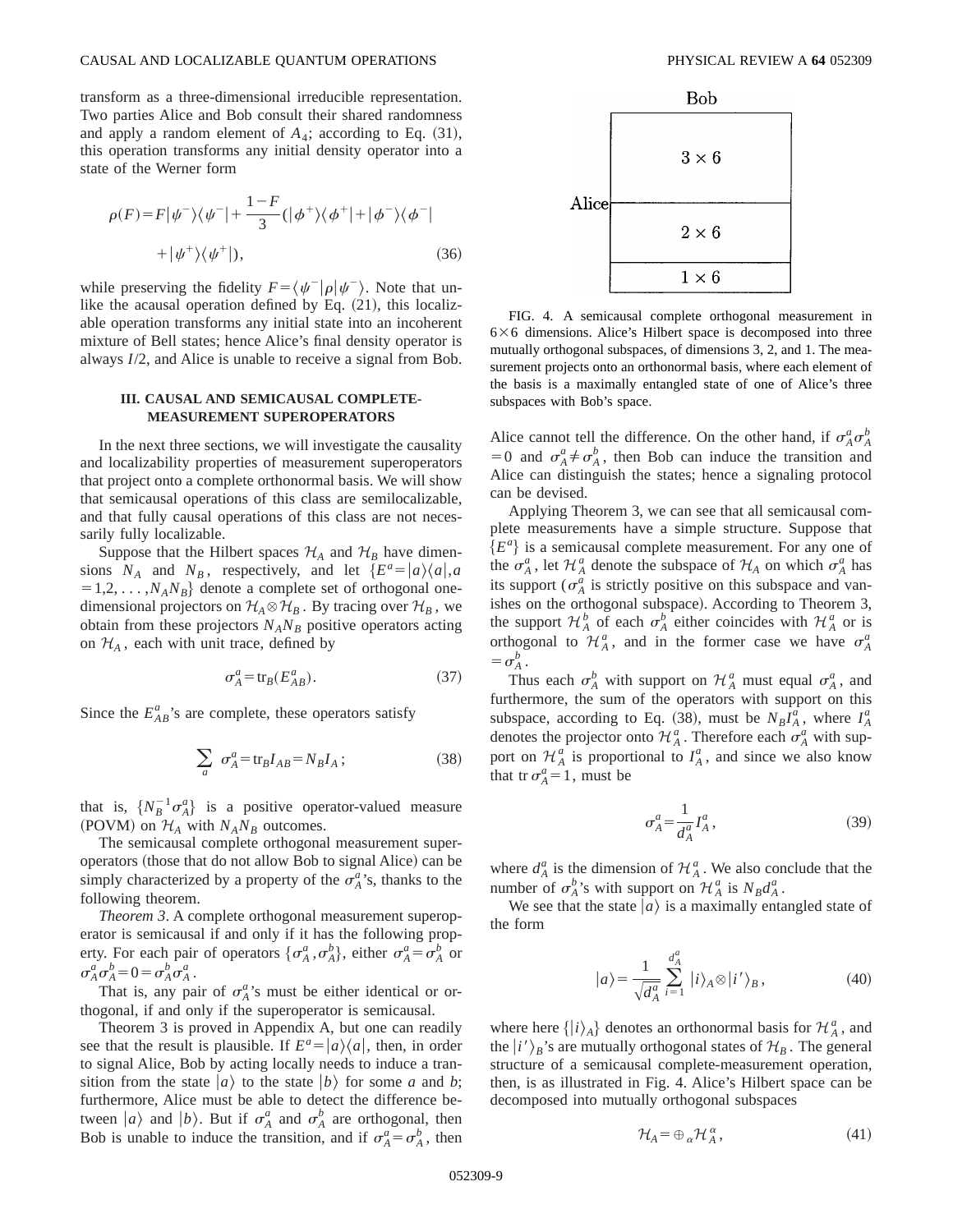|       | Bob          |              |              |
|-------|--------------|--------------|--------------|
| Alice | $2\times2$   | $2 \times 2$ | $2 \times 2$ |
|       | $2 \times 2$ | $2 \times 2$ | $2\times 2$  |
|       | $2 \times 2$ | $2\times2$   | $2\times 2$  |

FIG. 5. A causal complete orthogonal measurement in  $6\times6$ dimensions. Alice's six-dimensional Hilbert space is partitioned into three mutually orthogonal subspaces, each of dimension 2, and Bob's Hilbert space is similarly partitioned. The measurement projects onto an orthonormal basis, where each element of the basis is a maximally entangled state of one of Alice's subspaces with one of Bob's subspaces.

where  $\mathcal{H}_A^{\alpha}$  has dimension  $d_A^{\alpha}$ . Of the  $N_A N_B$  states comprising the basis  $\{|a\rangle\}$ ,  $N_B d_A^{\alpha}$ , all maximally entangled, have support on  $\mathcal{H}_A^{\alpha}$ .

A *fully causal* complete measurement is more highly constrained. Since the measurement is semicausal in both directions, both the  $\sigma_A^a$ 's and the  $\sigma_B^a$ 's obey the conditions specified in Theorem 3. If we choose one particular  $\mathcal{H}_{A}^{\alpha}$ , there are  $N_B d_A^{\alpha}$  elements of the basis with support on this space, and associated with these are  $N_B d_A^{\alpha} \sigma_B^{\alpha}$ 's, all of rank  $d_A^{\alpha}$ , and any two of which must either coincide or be orthogonal. Therefore, the  $\sigma_B^a$ 's partition  $\mathcal{H}_B$  into mutually orthogonal subspaces, all of dimension  $d_A^{\alpha}$ ; it follows that  $d_A^{\alpha}$  must divide  $N_B$ , that the number of orthogonal subspaces is  $N_B / d_A^{\alpha}$ , and that  $(d_A^{\alpha})^2 \sigma_B^{\alpha}$ 's have support on each space.

Applying the same argument again, but with  $H_A$  and  $H_B$ interchanged, we see that the  $\sigma_A^a$ 's also partition  $\mathcal{H}_A$  into mutually orthogonal subspaces, all of dimension  $d_A^{\alpha}$ . We conclude that a causal complete measurement has the structure illustrated in Fig. 5. Alice's space can be decomposed into  $r_A$  subspaces  $\mathcal{H}_A^{\alpha}$ , each of dimension *d* (so that  $N_A$  $=r_A d$ ), and Bob's space can be decomposed into  $r_B$  subspaces  $\mathcal{H}_{B}^{\beta}$ , each of dimension *d* (with  $N_{B} = r_{B}d$ ). The measurement projects onto an orthonormal basis, where each element of the basis is a maximally entangled state of some  $\mathcal{H}_A^{\alpha}$  with some  $\mathcal{H}_B^{\beta}$ . There are  $r_A r_B$  ways to choose  $\alpha$  and  $\beta$ , and there are  $d^2$  maximally entangled states for each pair of subspaces.

The extreme cases are  $d=1$ , for which we have a product basis  $\{\ket{\alpha,\beta}_{AB}\}$ , and  $d=N_A=N_B$ , for which the measurement is a projection onto a maximally entangled basis of  $\mathcal{H}_{AB}$  .

Comparing Fig. 4 and 5 makes it clear that a semicausal measurement need not be fully causal. Indeed, this feature is quite obvious, since transmission of information from Alice to Bob can allow Alice to signal Bob but does not enable Bob to signal Alice. To make this point more explicit, consider the  $2\times2$  example illustrated in Fig. 6. The measurement projects onto the orthonormal basis



FIG. 6. A semicausal complete orthogonal measurement in  $2\times2$  dimensions. The orthonormal basis shown partitions Alice's space into mutually orthogonal one-dimensional subspaces; hence Bob cannot signal Alice. But since Bob's space is not so partitioned, Alice can signal Bob.

$$
|0\rangle_A \otimes |0\rangle_B, \quad |0\rangle_A \otimes |1\rangle_B,
$$
  

$$
|1\rangle_A \otimes |+\rangle_B, \quad |1\rangle_A \otimes |-\rangle_B,
$$
 (42)

where

$$
|\pm\rangle = \frac{1}{\sqrt{2}} (|0\rangle \pm |1\rangle). \tag{43}
$$

Tracing over Bob's system we obtain Alice's projectors

$$
\sigma_A^{00} = \sigma_A^{01} = |0\rangle\langle 0|,
$$
  
\n
$$
\sigma_A^{1+} = \sigma_A^{1-} = |1\rangle\langle 1|,
$$
\n(44)

which satisfy the criterion of Theorem 3; hence Bob cannot signal Alice. Tracing over Alice's system we obtain Bob's projectors

$$
\sigma_B^{00} = |0\rangle\langle 0|, \quad \sigma_B^{01} = |1\rangle\langle 1|,
$$
  

$$
\sigma_B^{1+} = |+\rangle\langle +|, \quad \sigma_B^{1-} = |-\rangle\langle -|,
$$
 (45)

which violate the criterion of Theorem 3; hence Alice can signal Bob.

A particular protocol that allows Alice to signal Bob works as follows. Bob prepares his qubit in the state  $|0\rangle$  and Alice prepares hers in one of the states  $|0\rangle$ ,  $|1\rangle$ . After the operation  $\mathcal E$  is applied, Bob's density operator is

$$
\rho_B^0 = |0\rangle\langle 0|,\tag{46}
$$

if Alice prepared  $|0\rangle$ , and his density operator is

$$
\rho_B^1 = I/2,\tag{47}
$$

if Alice prepared  $|1\rangle$ . Since  $\rho_B^0 \neq \rho_B^1$ , we conclude that  $\mathcal E$  is not causal.

Note that the measurement that projects onto the basis Eq.  $(42)$  is obviously semilocalizable; in fact it can be executed with one-way *classical* communication from Alice to Bob. Alice measures in the basis  $\{ |0\rangle_A, |1\rangle_A\}$ , and sends her mea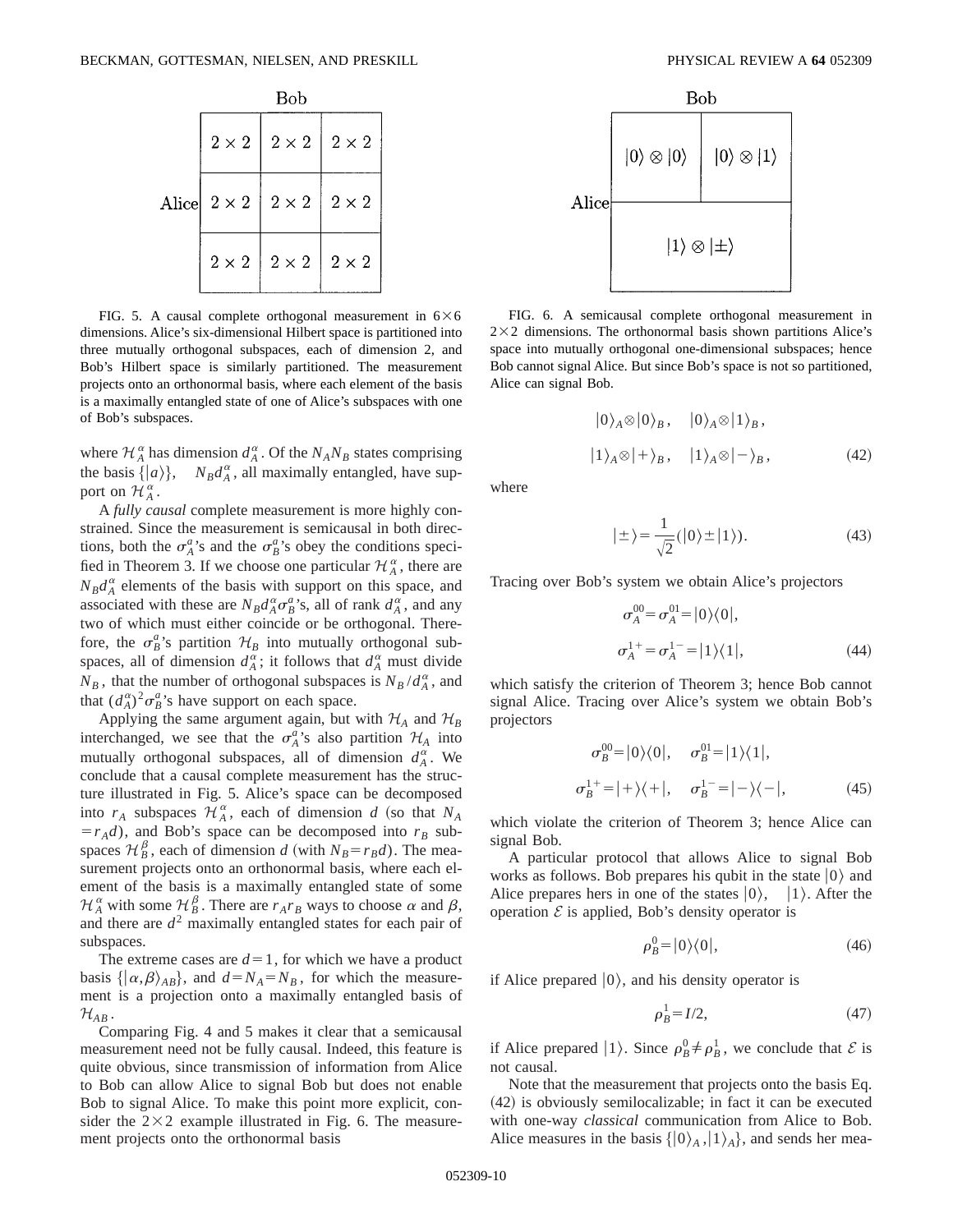surement outcome to Bob. Then Bob measures in the basis  $\{ |0\rangle_B, |1\rangle_B \}$  if Alice's outcome was  $|0\rangle_A$ , and in the basis  $\{ |+\rangle_B, |-\rangle_B\}$  if Alice's outcome was  $|1\rangle_A$ .

# **IV. SEMICAUSAL COMPLETE-MEASUREMENT SUPEROPERATORS ARE SEMILOCALIZABLE**

We now have learned enough about the structure of semicausal complete measurements to see that any semicausal complete-measurement superoperator is semilocalizable. Suppose that Alice and Bob share a quantum state, and wish to perform a measurement that projects onto the basis  $\{|a\rangle\},\$ where each  $\ket{a}$  is a maximally entangled state of a subspace of  $H_A$  with a subspace of  $H_B$ . Alice can perform a partial measurement that identifies the subspace  $\mathcal{H}_A^{\alpha}$  of  $\mathcal{H}_A$ , and then send her half of the state to Bob, who can finish the measurement and identify  $|a\rangle$ . To complete the procedure, they simply replace their original state by a state identical to  $|a\rangle$  that can be drawn from their shared ancilla. Since Bob can convert any maximally entangled state of  $\mathcal{H}_A^{\alpha}$  and  $\mathcal{H}_B$ into  $|a\rangle$  by performing a unitary transformation on  $\mathcal{H}_B$ , he and Alice can replace the original state by  $|a\rangle$  without any further communication. From these observations we obtain the following.

*Theorem 4*. A semicausal complete orthogonal measurement superoperator is semilocalizable.

*Proof.* Suppose that Alice and Bob share the state  $\rho_{AB}$  in their joint Hilbert space  $\mathcal{H}_A \otimes \mathcal{H}_B$ . In addition, an ancillary Hilbert space  $\mathcal{H}_R \otimes \mathcal{H}_S$ , isomorphic to  $\mathcal{H}_A \otimes \mathcal{H}_B$ , is initially under Alice's control. To implement the semicausal operation

$$
\mathcal{E}_{AB}(\rho_{AB}) = \sum_{a} E_{AB}^{a}(\rho_{AB}) E_{AB}^{a}
$$
 (48)

with one-way quantum communication from Alice to Bob, they proceed as follows: First, Alice performs a partial measurement that projects  $\rho_{AB}$  onto her mutually orthogonal subspaces  $\mathcal{H}_A^{\alpha}$ , obtaining the outcome

$$
\rho_{AB}^{\alpha} = \frac{E_A^{\alpha}(\rho_{AB})E_A^{\alpha}}{\text{tr}(E_A^{\alpha}\rho_{AB})}
$$
(49)

with probability

$$
p_{\alpha} = \text{tr}(E_{A}^{\alpha} \rho_{AB}),\tag{50}
$$

where  $E_A^{\alpha}$  is the projector onto  $\mathcal{H}_A^{\alpha}$ . If Alice's measurement outcome is  $\alpha$ , she prepares an ancilla state  $|\Phi\rangle_{RS} \in \mathcal{H}_R$  $\otimes$  *H<sub>S</sub>*, and a dimension  $d_A^{\alpha} \times d_A^{\alpha}$  maximally entangled state of  $\mathcal{H}_R^{\alpha}$  with  $\mathcal{H}_S$ , where  $\mathcal{H}_R^{\alpha}$  is isomorphic to  $\mathcal{H}_A^{\alpha}$ . Next, Alice swaps the Hilbert spaces  $\mathcal{H}_A$  and  $\mathcal{H}_R$ , obtaining  $\rho_{RB}^{\alpha}$  and  $|\Phi\rangle_{AS}$ . She sends  $\rho_{RB}^{\alpha}$  to Bob, along with the *S* half of the entangled state  $|\Phi\rangle_{AS}$ .

Upon receipt, Bob swaps the Hilbert spaces  $\mathcal{H}_B$  and  $\mathcal{H}_S$ , so that Alice and Bob now share  $|\Phi\rangle_{AB}$ , while  $\rho_{RS}^{\alpha}$  is entirely in Bob's hands. On the state  $\rho_{RS}^{\alpha}$ , Bob performs an

orthogonal measurement with projectors  $E_{RS}^a$  that are isomorphic to the  $E_{AB}^a$ 's, obtaining the outcome  $|a\rangle_{RS}$  with probability  $p_{a|\alpha}$ , where

$$
p_{a,\alpha} = p_{a|\alpha} p_{\alpha} = \text{tr}(E_{RS}^a E_R^{\alpha} \rho_{RS} E_R^{\alpha} E_{RS}^a). \tag{51}
$$

Since Bob's measurement is just a completion of Alice's partial measurement, we have

$$
E_{RS}^a E_R^\alpha = E_R^\alpha E_{RS}^a = \delta_{a,\alpha} E_{RS}^a, \qquad (52)
$$

where  $\delta_{a,\alpha}$  is 1 if  $\sigma_R^a$  has support on  $\mathcal{H}_R^{\alpha}$  and zero otherwise. Therefore, the probability that Bob obtains outcome *a* can be expressed as

$$
p_a = \sum_{\alpha} p_{a,\alpha} = \text{tr}_{RS}(E_{RS}^a \rho_{RS}) = \text{tr}_{AB}(E_{AB}^a \rho_{AB}).
$$
 (53)

~Bob's measurement commutes with Alice's, so it is just as though Bob measured first, and Alice has been provided with incomplete information about what Bob found.)

Now, since the state  $|a\rangle_{RS}$  prepared by Bob's measurement is a  $d_A^{\alpha} \times d_A^{\alpha}$  maximally entangled state of  $\mathcal{H}_R^{\alpha}$  with  $\mathcal{H}_S$ , Bob can apply a suitable unitary transformation to his half of the state  $|\Phi\rangle_{AB}$  that he now shares with Alice, rotating it to the state  $|a\rangle_{AB}$ . Thus, Alice and Bob have converted their initial state  $\rho_{AB}$  to  $|a\rangle_{AB}$  with probability  $p_a = \langle a|\rho_{AB}|a\rangle$ . Finally, Bob discards the ancilla *RS*, and Alice and Bob discard the record of their measurement outcomes. We have described a protocol with one-way quantum communication that executes the semicausal complete-measurement superoperator  $\mathcal{E}_{AB}$ . This proves Theorem 4.

Note that if we dispense with the last step, in which Alice and Bob discard their records, then we see that not just the measurement superoperator, but also the measurement operation with postselection, is semilocalizable: with one-way quantum communication from Alice to Bob, the state is projected onto the basis, and the measurement outcome is known by Bob (though not by Alice).

## **V. CAUSAL COMPLETE-MEASUREMENT SUPEROPERATORS NEED NOT BE LOCALIZABLE**

Now that the general structure of causal complete measurements is known, we can address whether causal complete measurements are localizable. In fact, we will be able to construct examples of causal measurements that are provably *not* localizable. To accomplish this task, we will identify a property satisfied by localizable operations, and exhibit causal measurements that do not possess this property.

We say that a (not necessarily normalized) pure state  $|\psi\rangle$ is an *eigenstate* of a superoperator  $\mathcal E$  if

$$
\mathcal{E}(|\psi\rangle\langle\psi|)=|\psi\rangle\langle\psi|.\tag{54}
$$

The key property of localizable superoperators that we will exploit is given here below.

*Theorem 5* If  $\mathcal E$  is a localizable superoperator on  $\mathcal{H}_A \otimes \mathcal{H}_B$ , and  $|\psi\rangle$ ,  $A \otimes I|\psi\rangle$ , and  $I \otimes B|\psi\rangle$  are all eigenstates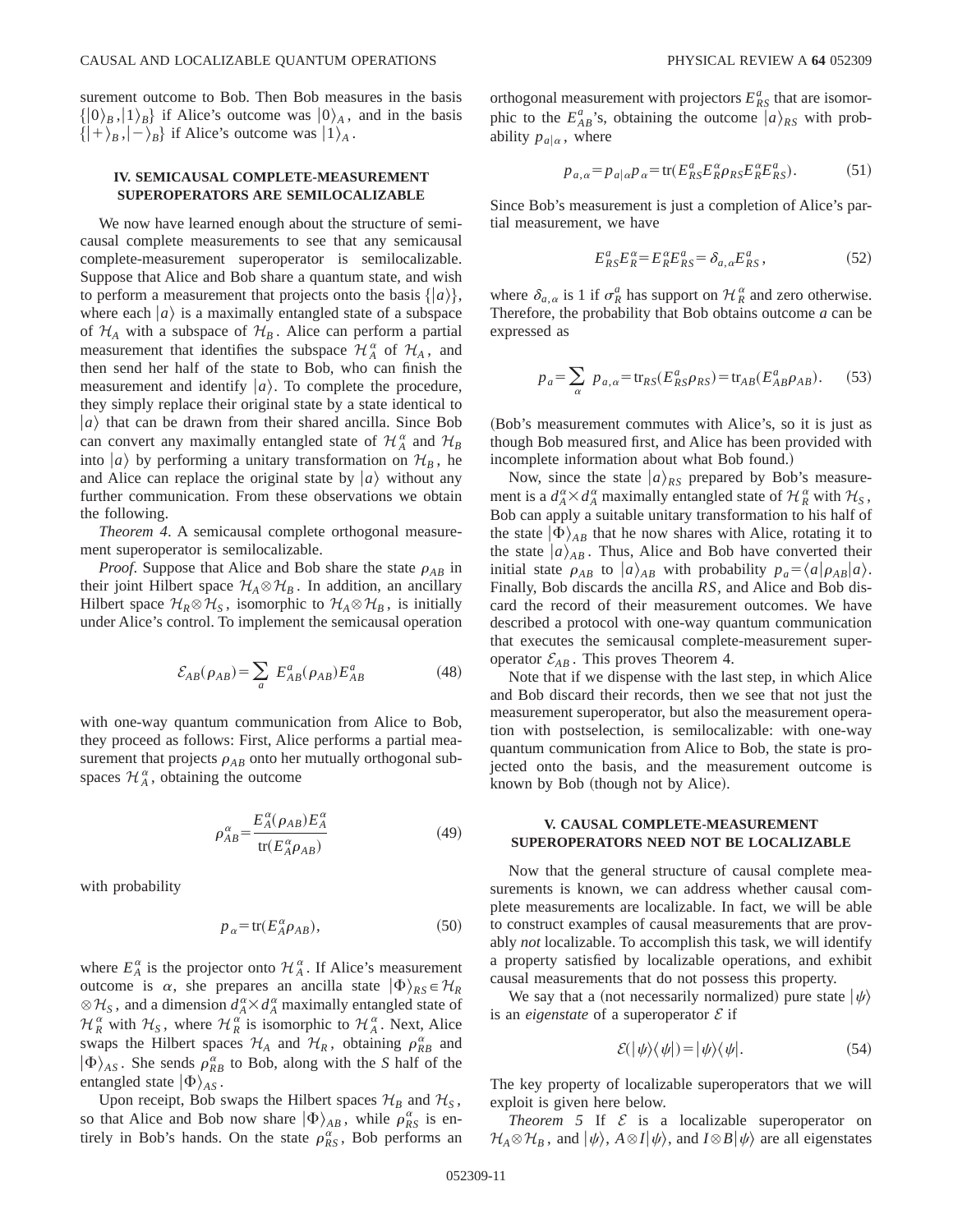

FIG. 7. A causal complete orthogonal measurement that is not localizable, in  $4\times4$  dimensions. The Hilbert space is divided into four  $2\times2$  quadrants, and the elements of the orthonormal basis are maximally entangled Bell states in each quadrant. Because the Bell basis in the bottom-right quadrant has been twisted by applying the unitary transformation  $I \otimes U_B$ , the corresponding measurement superoperator cannot be implemented without communication between Alice and Bob.

of  $\mathcal E$  (where  $A$  and  $B$  are invertible operators), then  $A$  $\otimes$  *B* $|\psi\rangle$  is also an eigenstate of *E*.

The proof of Theorem 5 is in Appendix B. Clearly the claim is plausible. By hypothesis, the eigenstate  $|\psi\rangle$  of E is mapped to a new eigenstate if Alice applies *A* and Bob does nothing, or if Bob applies *B* and Alice does nothing. Since  $\mathcal E$ is localizable, Alice and Bob should be able to decide independently whether to apply *A* and *B*, and still obtain an eigenstate of  $E$ .

#### **A. A twisted partition**

Having identified in Theorem 5 a necessary condition for localizability, we proceed to describe causal measurements for which this condition is violated. An example in  $4\times4$ dimensions is illustrated in Fig. 7. Alice's four-dimensional space is partitioned into two two-dimensional subspaces,  $\mathcal{H}_A^{01}$  spanned by  $\{|0\rangle_A, |1\rangle_A\}$ , and  $\mathcal{H}_A^{23}$  spanned by  $\{ |2\rangle_A, |3\rangle_A \}$ . Bob's space is similarly partitioned. Let us first consider the case where the measurement projects onto the standard Bell basis  $\{|\phi^{\pm}\rangle,|\psi^{\pm}\rangle\}$  in each of the four subspaces  $\mathcal{H}_A^{\alpha} \otimes \mathcal{H}_B^{\beta}$ ; that is, the orthonormal basis is

$$
|\phi_{00}^{\pm}\rangle, |\psi_{00}^{\pm}\rangle, \quad |\phi_{02}^{\pm}\rangle, |\psi_{02}^{\pm}\rangle, |\phi_{20}^{\pm}\rangle, |\psi_{20}^{\pm}\rangle, \quad |\phi_{22}^{\pm}\rangle, |\psi_{22}^{\pm}\rangle, \tag{55}
$$

where we use the notation

$$
|\phi_{ij}^{\pm}\rangle = \frac{1}{\sqrt{2}}(|i,j\rangle \pm |i+1,j+1\rangle),
$$
  

$$
|\psi_{ij}^{\pm}\rangle = \frac{1}{\sqrt{2}}(|i,j+1\rangle \pm |i+1,j\rangle).
$$
 (56)

The superoperator that induces decoherence in this basis *is* localizable, and in fact it can be implemented with shared randomness—no entanglement is required. Alice and Bob can each perform a partial measurement to identify whether the state occupies the subspace  $\mathcal{H}^{01}$  or  $\mathcal{H}^{23}$ . Then they can proceed to implement decoherence in the  $2\times2$  Bell basis as described in Sec. II C. Finally, Alice and Bob discard the record of the partial measurement to complete the implementation of the measurement superoperator.

But now consider a ''twisted'' basis in which the basis elements in the  $\mathcal{H}_A^{23} \otimes \mathcal{H}_B^{23}$  quadrant of the Hilbert space are rotated by applying a unitary transformation  $U_B$  to Bob's half of the state, becoming

$$
I_A \otimes U_B |\phi_{22}^{\pm}\rangle, \quad I_A \otimes U_B |\psi_{22}^{\pm}\rangle, \tag{57}
$$

where  $U_B$  maps  $\mathcal{H}_B^{23}$  to  $\mathcal{H}_B^{23}$ . Since this new basis still meets the criterion of Theorem 3 in both  $H_A$  and  $H_B$ , the corresponding measurement superoperator  $\mathcal E$  is still causal. But because  $\mathcal E$  does not satisfy the criterion of Theorem 5 (except in the case were  $U_B$  merely permutes the Bell basis), it is no longer localizable. The eigenstates of  $\mathcal E$  include, for example,

$$
|\phi_{00}^{\pm}\rangle,
$$
  
\n
$$
|\phi_{20}^{\pm}\rangle = X^2 \otimes I |\phi_{00}^{\pm}\rangle,
$$
  
\n
$$
|\phi_{02}^{\pm}\rangle = I \otimes X^2 |\phi_{00}^{\pm}\rangle,
$$
 (58)

where  $X^2$  is the four-dimensional Pauli operator that acts on the basis  $\{|0\rangle, |1\rangle, |2\rangle, |3\rangle\}$  according to

$$
X^2: |i\rangle \to |i+2 \pmod{4}\rangle. \tag{59}
$$

If  $\mathcal E$  is localizable, Theorem 5 requires that

$$
|\phi_{22}^{\pm}\rangle = X^2 \otimes X^2 |\phi^{\pm}\rangle \tag{60}
$$

also be an eigenstate—i.e., that  $|\phi_{22}\rangle$  is also an element of the orthonormal basis. This is not so unless  $U_B$  is one of the Pauli matrices, up to a phase. Therefore,  $\mathcal E$  is not localizable.

The method that worked for the untwisted basis  $(U_B)$  $=$ *I*) fails for the twisted basis. Alice's partial measurement identifies what row the state occupies, and Bob's measurement identifies the column, but neither one has enough information to determine whether or not the state lies in the bottom-right quadrant where the basis is twisted. Without this information, they cannot complete the protocol successfully.

If Bob did have this information, then the protocol could be completed. Hence, not only is  $\mathcal E$  semilocalizable (like any causal complete-measurement superoperator); furthermore it can actually be implemented with one-way *classical* communication. Alice performs the partial measurement that projects onto  $\mathcal{H}_A^{0\text{T}}$  or  $\mathcal{H}_A^{23}$ , and sends her measurement outcome to Bob. She also sends to Bob a copy of a table of random numbers that she has generated. Then Bob, after performing his partial measurement, has enough information to determine whether the state occupies the bottom-right quadrant, where the stabilizer generators are

$$
X \otimes U_B X U_B^{-1}, \quad Z \otimes U_B Z U_B^{-1}, \tag{61}
$$

or one of the other three quadrants, where the stabilizer generators are

$$
X \otimes X, \quad Z \otimes Z. \tag{62}
$$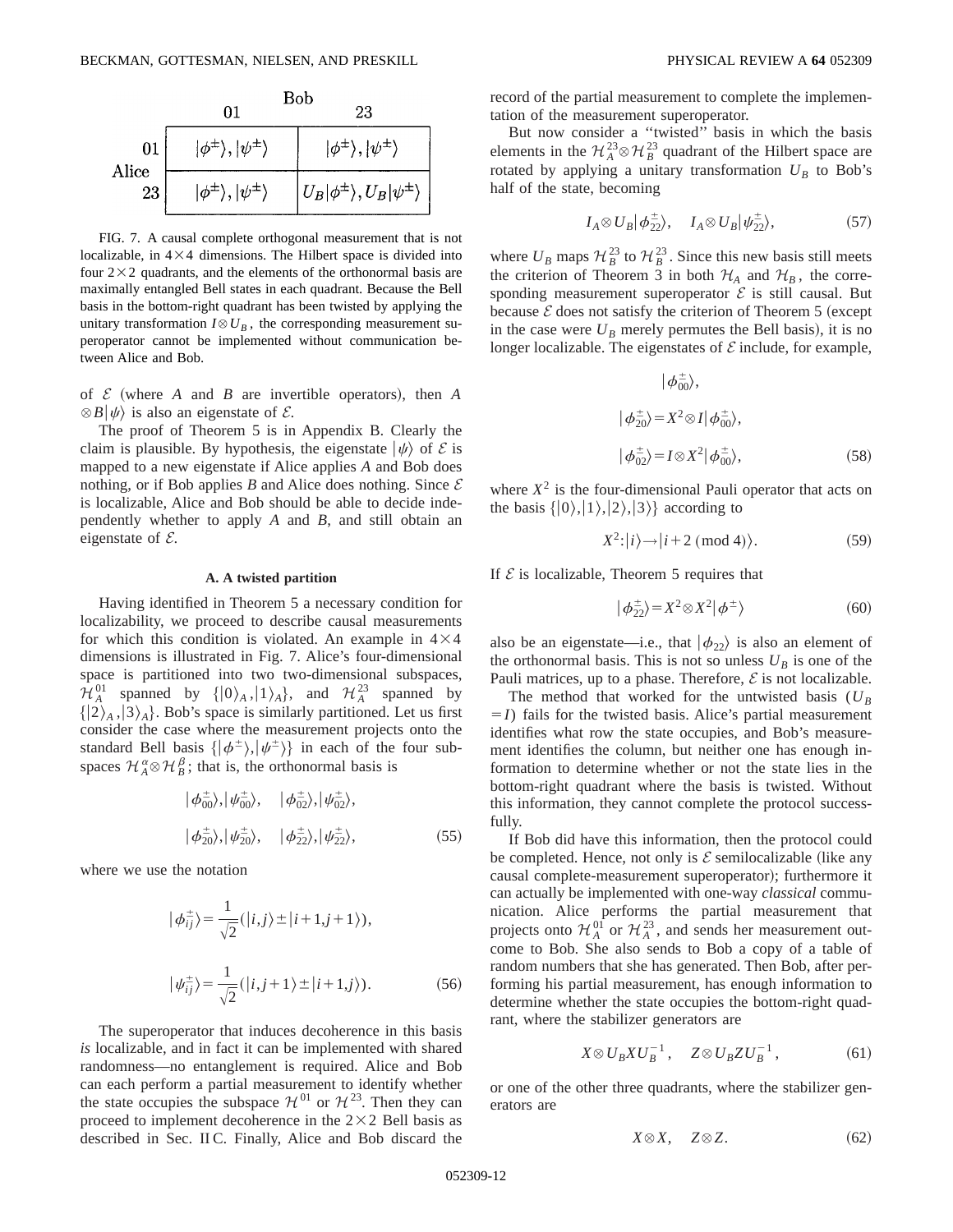(Here *X* and *Z* denote  $2 \times 2$  Pauli operators.) When Alice and Bob consult their shared randomness and Alice is directed to apply  $\sigma \in \{I, X, Y, Z\}$  to her half of the state, Bob applies  $U_B \sigma U_B^{-1}$  in the former case, and  $\sigma$  in the latter case, to induce decoherence in the proper stabilizer eigenstate basis.

Note that, for this protocol to work, the classical communication must be in the proper direction—it must be Bob, not Alice, who chooses from two alternative operations. This statement sounds surprising at first, as we know that a unitary transformation applied by Bob to any maximally entangled state is equivalent to a suitable unitary transformation applied by Alice. However, unitary transformations applied by Alice and by Bob do *not* have equivalent effects when applied to *all* the elements of a maximally entangled *basis*. Correspondingly, it must be Bob, not Alice, who applies the rotation to transform the stabilizer generators of Eq.  $(62)$  to those of Eq.  $(61)$ .

#### **B. A twisted Bell basis**

We saw that the general causal complete-measurement superoperator projects onto a basis that partitions  $\mathcal{H}_A \otimes \mathcal{H}_B$  into  $d \times d$  subspaces. Of course, if  $d=1$ , the basis is a product basis and the superoperator is trivially localizable. What about the other limiting case, in which  $d=N_A=N_B$ , so that the basis is maximally entangled? We will give an example of a  $4\times4$  maximally entangled basis, such that the corresponding measurement superoperator is *not* localizable.

In the  $d \times d$  case, any maximally entangled state can be expressed as  $U \otimes I | \Phi^+ \rangle$ , where

$$
|\Phi^{+}\rangle = \frac{1}{\sqrt{d}}\sum_{i=1}^{d} |i\rangle \otimes |i\rangle \tag{63}
$$

and *U* is unitary. The elements of a  $d \times d$  maximally entangled basis, then, can be expressed as

$$
|\Phi_a\rangle = U_a \otimes I|\Phi^+\rangle;\tag{64}
$$

the requirement that the states are orthogonal becomes

$$
\text{tr}(U_a^{\dagger} U_b) = d \,\delta_{ab} \,. \tag{65}
$$

For the standard  $d \times d$  Bell basis, these unitary transformations can be chosen as

$$
U_{a,b} = X^a Z^b, \quad a,b = 0,1,\ldots,d-1,\tag{66}
$$

where *X* and *Z* are the *d*-dimensional Pauli operators that act on a basis  $\{|0\rangle, |1\rangle, \ldots, |d-1\rangle\}$  as

$$
X|i\rangle = |i+1 \pmod{d},
$$
  
\n
$$
Z|i\rangle = \omega^{i}|i\rangle, \quad \omega = e^{2\pi i/d}.
$$
 (67)

*Any* measurement superoperator that projects onto a maximally entangled basis satisfies the criterion of Theorem 3 (in both directions) and is therefore causal. But if the superoperator is localizable, Theorem 5 requires the unitary transformations  ${U_a}$  satisfying Eq. (65) to obey further restrictions. Note that if Alice and Bob both adopt the Schmidt basis of  $|\Phi_0\rangle$  as their computational bases, then  $|\Phi_0\rangle = |\Phi^+\rangle$  and  $U_0 = I$ . Then a useful characterization of the  $U_a$ 's is provided by the following theorem.

*Theorem 6* Let *U* be a set of  $d^2$   $d \times d$  unitary matrices satisfying Eq. (65), and let  $\mathcal{E}_{\mathcal{U}}$  be the measurement superoperator that projects onto the orthonormal basis  ${U_a}$  $\otimes I|\Phi^+\rangle, U_a \in \mathcal{U}$ . Suppose that  $\mathcal{E}_{\mathcal{U}}$  is localizable. Then if *I*, *U*, and *V* are all contained in  $U$ , so must be  $e^{i\phi}UV$ , for some phase  $e^{i\phi}$ .

That is,  $U$  is a projective group.

*Proof*. Theorem 6 follows easily from Theorem 5. First note that

$$
M \otimes I|\Phi^+\rangle = I \otimes M^T|\Phi^+\rangle,\tag{68}
$$

where *M* is any operator, and the transpose is taken in the computational basis. Then by hypothesis, all of

$$
|\Phi^+\rangle, \quad U \otimes I|\Phi^+\rangle, \quad I \otimes V^T|\Phi^+\rangle,\tag{69}
$$

are eigenstates of  $\mathcal{E}_{\mathcal{U}}$ . Theorem 5 then implies that

$$
U \otimes V^T | \Phi^+ \rangle = UV \otimes I | \Phi^+ \rangle \tag{70}
$$

is also an eigenstate, and hence an element of the orthonormal basis, up to a phase. This proves the theorem.

Now to exhibit a causal measurement superoperator that is not localizable, it suffices to construct unitary operators that do not satisfy the projective group property specified in Theorem 6. Consider, in the  $4\times4$  case, the 16 unitary operators

$$
\mathcal{U} = \begin{Bmatrix} I & Z & Z^2 & Z^3 \\ X & XZ & XZ^2 & XZ^3 \\ X^2 & X^2Z & X^2Z^2 & X^2Z^3 \\ X^3 & X^3\bar{Z} & X^3Z^2 & X^3\bar{Z}Z^2 \end{Bmatrix},\tag{71}
$$

where  $\tilde{Z}$  and  $Z^2$  are the diagonal  $4 \times 4$  matrices

$$
\tilde{Z} = diag(1,1,-1,-1).
$$
  

$$
Z^2 = diag(1,-1,1,-1).
$$
 (72)

We can readily check that these operators obey the orthogonality condition Eq. (65), as *I*,  $\tilde{Z}$ ,  $Z^2$ , and

$$
\tilde{Z}Z^2 = \text{diag}(1, -1, -1, 1) \tag{73}
$$

are all mutually orthogonal. (They are the characters of the four unitary irreducible representations of the group  $Z_2 \times Z_2$ .) However, due to the mismatch of the fourth row of Eq.  $(71)$ with the first three rows,  $U$  does not have the projective group property required by Theorem 6. For example, *X* and  $X^2Z$  are contained in U, but their product  $X^3Z$  is not proportional to any element of U. Therefore  $\mathcal{E}_{\mathcal{U}}$  is not localizable.

As with any causal complete-measurement superoperator,  $\mathcal{E}_{\mathcal{U}}$  is semilocalizable. But in contrast with the preceding example, classical communication is not sufficient—quantum communication (or equivalently, classical communication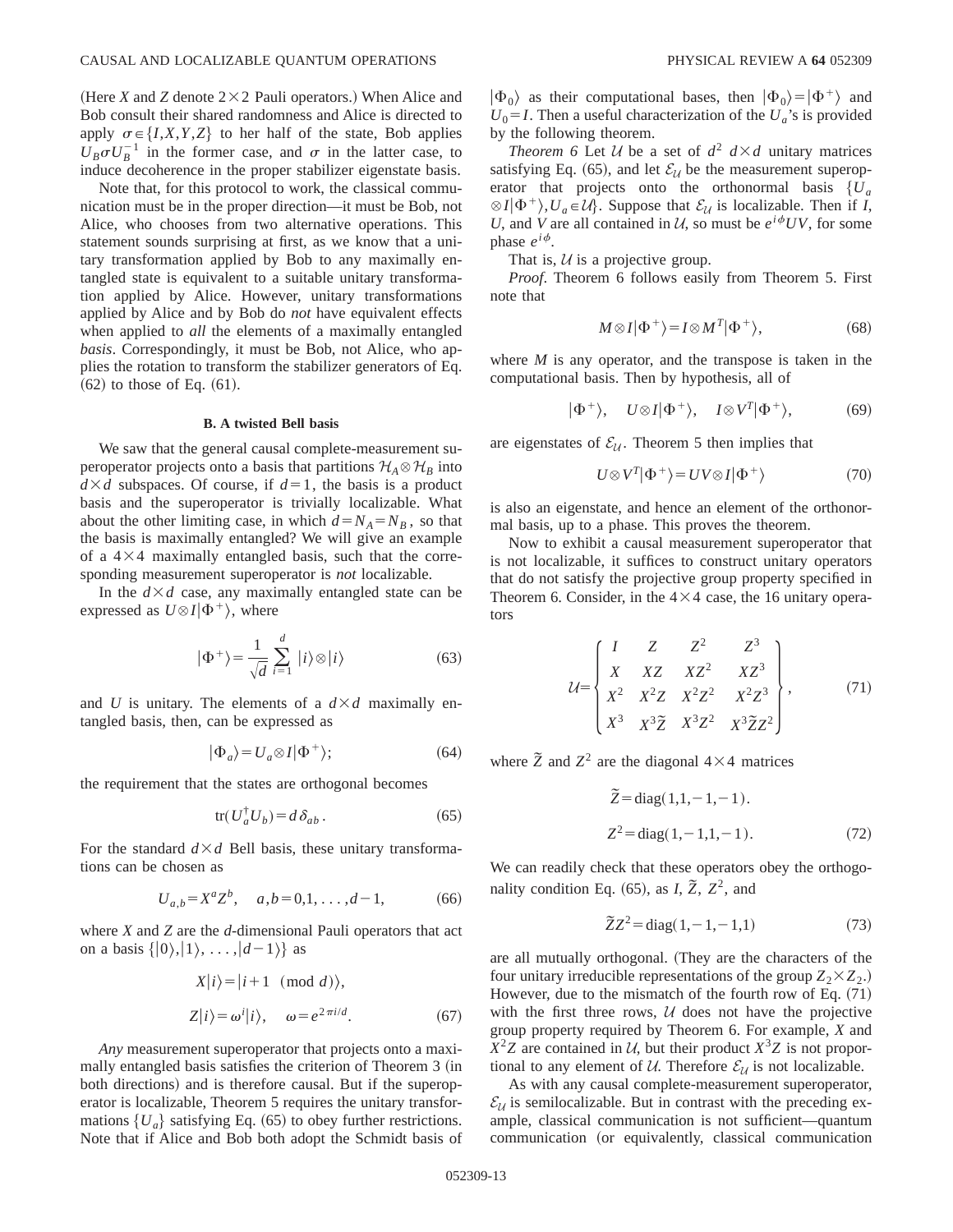and shared entanglement) is needed to implement the operation. To prove this we can appeal to a result of Ref.  $[16]$ : If a superoperator can be implemented with one-way classical communication, and has a maximally entangled state as an eigenstate, then it is localizable. Since the superoperator that projects onto the twisted Bell basis has a maximally entangled state as an eigenstate, and is *not* localizable, we know that it cannot be done with one-way classical communication. Further examples of twisted Bell bases are presented and discussed in Ref. [16].

# **VI. QUANTUM CORRELATIONS AND LOCALIZABILITY**

In this section, we will use a different method to exhibit another class of causal superoperators that are not localizable. The construction exploits fundamental limitations on the strength of correlations among the parts of a quantum system, limitations embodied by the Cirel'son inequality. An operation that produces correlations that are too strong cannot be implemented without communication among the parts.

A related observation is that correlations arising from quantum entanglement are stronger than can be achieved with shared randomness—this is the content of Bell's theorem. We use this idea to construct examples of superoperators that can be locally implemented with prior quantum entanglement, but cannot be locally implemented with shared randomness.

### **A. The CHSH and Cirel'son inequalities**

Suppose that Alice receives a classical input bit  $x \in \{0,1\}$ and is to produce a classical output bit *a*, while Bob receives input bit *y* and is to produce output bit *b*. Their goal is to generate output bits that are related to the input bits according to

$$
a \oplus b = x \wedge y,\tag{74}
$$

where  $\oplus$  denotes the sum modulo 2 (the XOR gate) and  $\wedge$ denotes the product (the AND gate).

If Alice and Bob are unable to communicate with one another, so that Alice does not know Bob's input and Bob does not know Alice's, then they will not be able to achieve their goal for all possible values of the input bits. Let  $a_0$ ,  $a_1$ denote the value of Alice's output if her input is  $x=0,1$  and let  $b_0$ ,  $b_1$  denote Bob's output if his input is  $y=0,1$ . They would like their output bits to satisfy

$$
a_0 \oplus b_0 = 0,
$$
  
\n
$$
a_0 \oplus b_1 = 0,
$$
  
\n
$$
a_1 \oplus b_0 = 0,
$$
  
\n
$$
a_1 \oplus b_1 = 1;
$$
\n(75)

this is impossible, since by summing the four equations we obtain  $0=1$ .

If Alice and Bob always choose the output  $a=b=0$ , then they will achieve their goal with probability 3/4, if all possible values of the input bits are equally probable. The Clauser-Horne-Shimony-Holt (CHSH) *inequality* says that, even if Alice and Bob share a table of random numbers, no higher success probability is attainable. To make the connection with the CHSH inequality as it is usually formulated [26], define random variables with values  $\pm 1$  as

$$
A = (-1)^{a_0}, \quad A' = (-1)^{a_1},
$$
  

$$
B = (-1)^{b_0}, \quad B' = (-1)^{b_1}.
$$
 (76)

Then the CHSH inequality says that for any joint probability distribution governing  $A, A', B, B' \in \{\pm 1\}$ , the expectation values satisfy

$$
\langle AB \rangle + \langle AB' \rangle + \langle A'B \rangle - \langle A'B' \rangle \le 2. \tag{77}
$$

Furthermore, if we denote by  $p_{xy}$  the probability that Eq.  $(75)$  is satisfied when the input bits are  $(x, y)$ , then

$$
\langle AB \rangle = 2p_{00} - 1,
$$
  
\n
$$
\langle AB' \rangle = 2p_{01} - 1,
$$
  
\n
$$
\langle A'B \rangle = 2p_{10} - 1,
$$
  
\n
$$
\langle A'B' \rangle = 1 - 2p_{11},
$$
\n(78)

so that Eq.  $(77)$  becomes  $[27]$ 

$$
\frac{1}{4}(p_{00} + p_{01} + p_{10} + p_{11}) \le \frac{3}{4}.
$$
 (79)

If Alice and Bob share quantum entanglement, they still cannot satisfy Eq.  $(75)$  for all inputs, but they can achieve an improved success probability compared to the case where they share only randomness. If we suppose that  $A, A', B, B'$ are all Hermitian operators with eigenvalues  $\pm 1$ , and that Alice's operators *A* and *A'* commute with Bob's operators *B* and  $B'$ , then the quantum-mechanical expectation values obey the Cirel'son inequality  $[26]$ 

$$
\langle AB \rangle + \langle AB' \rangle + \langle A'B \rangle - \langle A'B' \rangle \le 2\sqrt{2};\tag{80}
$$

the success probability then satisfies

$$
\frac{1}{4}(p_{00} + p_{01} + p_{10} + p_{11}) \le \frac{1}{2} + \frac{1}{2\sqrt{2}} \approx 0.853. \tag{81}
$$

Furthermore, the inequality can be saturated if the observables  $A, A', B, B'$  are chosen appropriately.

#### **B. A causal operation that is not localizable**

Our observations concerning the Cirel'son inequality quickly lead us to a construction of a causal operation that is not localizable.

For a two-qubit state shared by Alice and Bob, consider a superoperator, denoted  $\mathcal{E}_{\wedge}$ , that can be implemented in two steps. The first step is a complete orthogonal measurement that projects onto the product basis  $\{|00\rangle, |01\rangle, |10\rangle, |11\rangle\}.$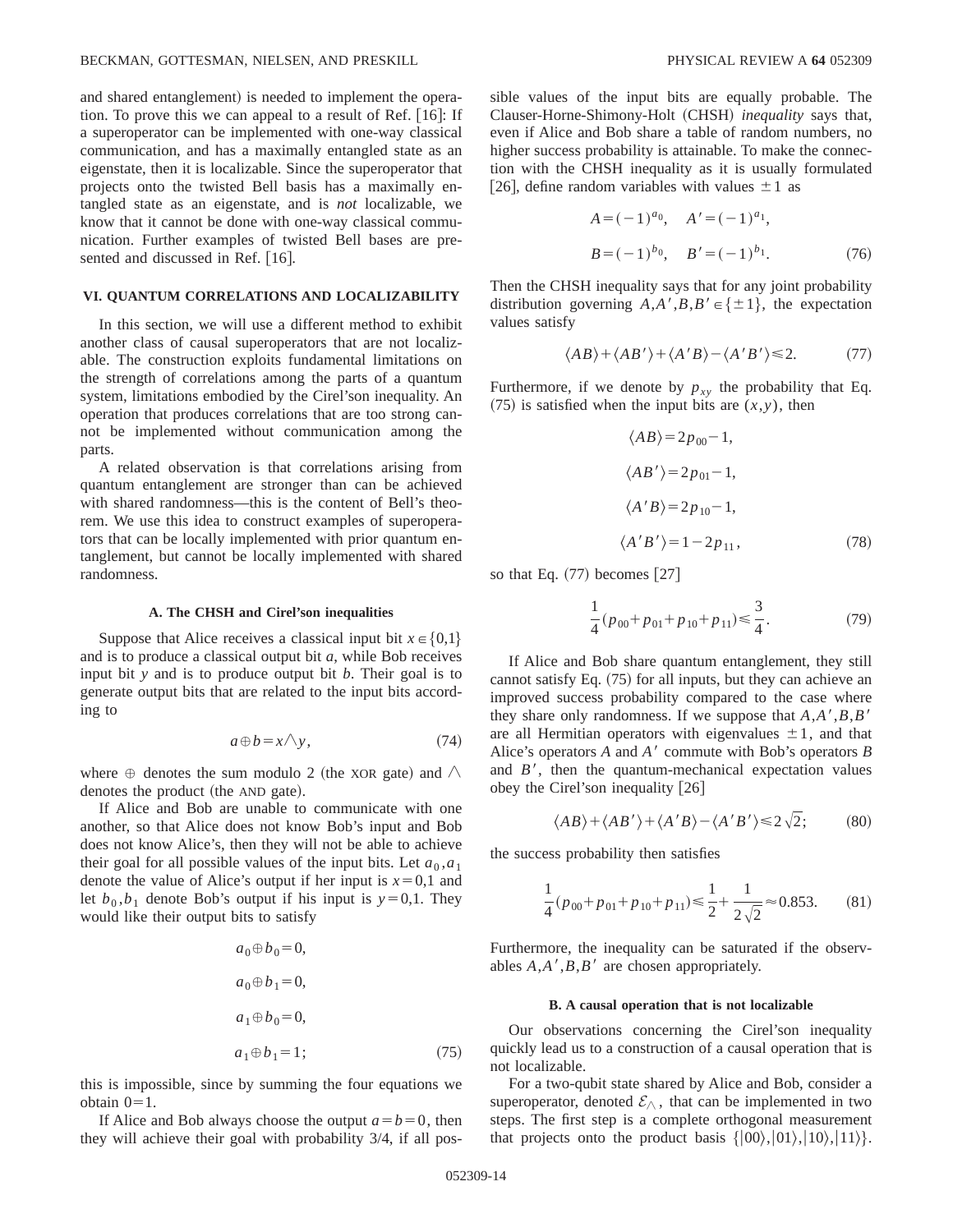Then in the second step the product state is transformed according to

$$
|00\rangle
$$
  
\n
$$
|01\rangle\rangle \rightarrow \frac{1}{2} (|00\rangle\langle00| + |11\rangle\langle11|),
$$
  
\n
$$
|10\rangle
$$
  
\n
$$
|11\rangle \rightarrow \frac{1}{2} (|01\rangle\langle01| + |10\rangle\langle10|).
$$
 (82)

This operation is obviously trace preserving, and since it has an evident operator-sum representation, it is also completely positive. Furthermore, it is causal. Whatever the initial state that Alice and Bob share, each has the final density operator  $\rho = I/2$ ; therefore, neither can receive a signal from the other.

Though causal,  $\mathcal{E}_{\wedge}$  is not localizable—it cannot be implemented by Alice and Bob without communication, even if they share an entangled ancilla. If it were localizable, then Alice and Bob would be able to implement  $\mathcal{E}_{\wedge}$  by applying a local unitary transformation  $U_A \otimes U_B$  to the composite system consisting of the input qubits and ancilla, and then throwing some qubits away. Let the input state shared by Alice and Bob be one of the products states  $\{|00\rangle, |01\rangle, |10\rangle, |11\rangle\}$ , let them apply their local unitary transformation to implement  $\mathcal{E}_{\wedge}$ , and suppose that each measures her or his output qubit in the basis  $\{|0\rangle, |1\rangle\}$  after  $\mathcal{E}_{\wedge}$  is performed. In effect then, Alice subjects the initial state to a measurement of the observable  $U_A^{-1}Z_{A,\text{out}}U_A$ , and Bob measures  $U_B^{-1}Z_{B, \text{out}}U_B$ , where  $Z_{\text{-out}}$  denotes a Pauli operator acting on an output qubit. Both observables have eigenvalues  $\pm 1$ .

Now, the Cirel'son inequality applies to a situation where Alice measures either of two observables in a specified state, and Bob does likewise. Here we are considering a case in which Alice and Bob measure fixed observables, and the initial state can be any of four possible states. But either scheme can be easily related to the other. For example, instead of providing Alice with an input qubit that can be  $|0\rangle$ or  $|1\rangle$ , we can give her the input  $|0\rangle$  and instruct her to apply *X*, or not, before she performs her measurement. In this scenario, Alice receives a classical input bit that instructs her to measure one of the two observables

$$
A = U_A^{-1} Z_{A, \text{out}} U_A ,
$$
  
\n
$$
A' = X_{A, \text{in}} U_A^{-1} Z_{A, \text{out}} U_A X_{A, \text{in}} ,
$$
\n(83)

and similarly for Bob.

In this case, then, the Cirel'son inequality constrains how Alice's measurement outcome  $|a\rangle$  is correlated with Bob's measurement outcome  $|b\rangle$ . But if they have really succeeded in implementing the operation  $\mathcal{E}_{\wedge}$ , then the outcomes are related to the classical input bits *x*,*y* by  $a \oplus b = x \land y$  with probability 1, a violation of the bound Eq.  $(81)$ . We conclude that no local protocol implementing  $\mathcal{E}_{\wedge}$  is possible.

However, it is also clear that  $\mathcal{E}_{\wedge}$  is *semilocalizable*—it can be implemented with one-way *classical* communication from Alice to Bob (or from Bob to Alice). Alice measures her qubit in the basis  $\{|0\rangle, |1\rangle\}$ , and she tosses a coin to decide whether to flip her qubit or not. Then she sends her measurement result and the outcome of her coin toss to Bob. Bob measures his qubit in the basis  $\{|0\rangle, |1\rangle\}$ , and after reading the data sent by Alice, either flips it or not. Bob arranges that his qubit have the same value as Alice's unless they both measure  $|1\rangle$ , in which case he arranges for his qubit and Alice's to have opposite values. This procedure implements  $\mathcal{E}_{\triangle}$  .

How much communication is necessary? As pointed out to us by Cleve  $[28]$ , we can obtain a lower bound on the amount of communication needed to implement  $\mathcal{E}_{\wedge}$  from known lower bounds on the quantum communication complexity of the inner product function  $[29]$ .

Suppose that Alice has an *n*-bit classical input string *x*  $=(x_1, x_2, \ldots, x_n)$ , not known to Bob, and Bob has an *n*-bit classical input string  $y=(y_1, y_2, \ldots, y_n)$ , not known to Alice. Their goal is to compute the mod 2 inner product of their strings,

$$
\mathcal{I}(x,y) = x_1 y_1 \oplus x_2 y_2 \oplus \cdots \oplus x_n y_n. \tag{84}
$$

It is known  $[29]$  that even if Alice and Bob share preexisting entanglement, neither party can evaluate  $\mathcal{I}(x,y)$  with zero probability of error unless at least *n*/2 qubits are transmitted between the parties. For *n* even, *n*/2 qubits of communication are also sufficient: Alice can use superdense coding to send *x* to Bob, and Bob can then evaluate  $\mathcal{I}(x, y)$ .

But if Alice and Bob were able to implement  $\mathcal{E}_{\wedge}$  "for free," they could use it to evaluate  $\mathcal{I}(x,y)$  at a smaller communication cost. Alice prepares the *n*-qubit state  $|x\rangle$  and Bob the *n*-qubit state  $|y\rangle$ . Then  $\mathcal{E}_{\wedge}$  is applied to  $|x_i, y_i\rangle$  for each  $i=1,2,\ldots,n$ , and Alice and Bob measure their qubits to obtain outputs  $a_i$ ,  $b_i$  for each *i*. Since  $a_i \oplus b_i = x_i y_i$ , we see that

$$
\mathcal{I}(x, y) = (a_1 \oplus b_1) \oplus (a_2 \oplus b_2) \oplus \cdots \oplus (a_n \oplus b_n)
$$
  
=  $(a_1 \oplus a_2 \oplus \cdots \oplus a_n) \oplus (b_1 \oplus b_2 \oplus \cdots \oplus b_n).$  (85)

Therefore, Alice can evaluate the sum  $(mod 2)$  of her *n* measurement outcomes, and send the *one-bit* result to Bob. Bob adds Alice's result to the sum of his own measurement outcomes, and so obtains the value of  $\mathcal{I}(x,y)$ . Just one bit of communication is required.

Suppose that Alice and Bob have a protocol that allows them to implement  $\mathcal{E}_{\wedge}$  with, on average,  $Q_{\text{av}}$  qubits of quantum communication. (Alice's decision whether to send a qubit could be conditioned on the outcome of a local measurement; therefore the amount of communication required can fluctuate about this average.) Now, if Alice and Bob can implement  $\mathcal{E}_{\wedge}$  *n* times with  $Q_n$  qubits of communication, then since just one additional bit is needed to complete the evaluation of the inner product function, we know that

$$
Q_n + 1 \ge n/2. \tag{86}
$$

For large *n*,  $Q_n$  converges to  $nQ_{av}$ , and we conclude that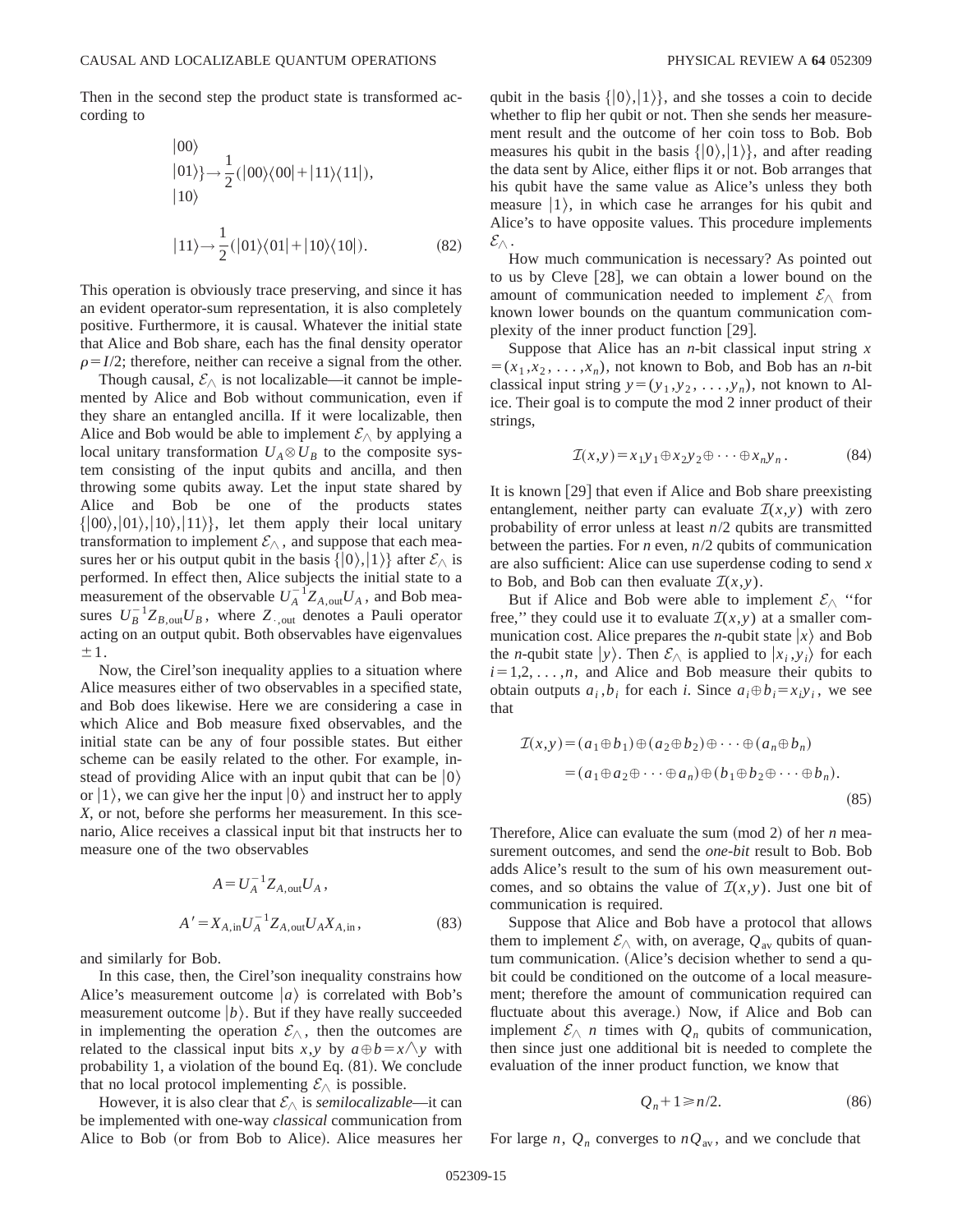$$
Q_{\rm av} \ge 1/2. \tag{87}
$$

This argument illustrates a general approach to proving that a quantum operation is unlocalizable: if implementing the operation would allow us to reduce the communication complexity of a function below established lower bounds, then no local implementation is possible.

### **C. Entanglement is stronger than shared randomness**

The separation between the CHSH and Cirel'son inequalities allows us to construct a class of operations that can be implemented locally with shared entanglement, but cannot be implemented locally with shared randomness. (The existence of operations with this property was already pointed out in Sec. II C.)

Suppose that Alice and Bob have a shared maximally entangled pair of qubits (qubits  $3$  and  $4$ ), as well as two input qubits  $(1 \text{ and } 2)$  on which the operation is to act. Alice measures qubit 1 and Bob measures qubit 2 in the basis  $\{|0\rangle, |1\rangle\}$ . Then Alice measures her half of the entangled pair, qubit 3, choosing to measure the observable *A* if the measured input was  $|0\rangle$ <sub>1</sub> or *A'* if the measured input was  $|1\rangle$ <sub>1</sub>. Similarly, Bob measures qubit 4, choosing to measure either  $B$  or  $B'$  depending on the outcome of his measurement of the input qubit 2.

After measuring  $A$  (or  $A'$ ), Alice rotates qubit 3 to the state  $|0\rangle_3$  if she found  $A=1$  (or  $A'=1$ ), and rotates it to  $|1\rangle_3$ if she found  $A=-1$  (or  $A'=-1$ ). Bob does the same to qubit 4. Finally Alice and Bob throw away the input qubits 1 and 2, retaining qubits 3 and 4.

Alice and Bob, then, using their shared entanglement, have locally implemented an operation that acts on a product-state input and produces a product-state output, according to

$$
|x,y\rangle \rightarrow |a,b\rangle. \tag{88}
$$

Averaged over the four possible product-state inputs, the output of the operation satisfies  $a \oplus b = xy$  with a success probability that we will call *p*. If the observables  $A, A', B, B'$  are chosen to saturate the Cirel'son inequality, then  $p = \cos^2(\pi/8) \approx .853$ .

As is well known  $[26]$ , probability distributions for quantum measurements of a single qubit can be correctly accounted for by a "hidden-variable theory" (while measurements of entangled qubits cannot be). Therefore, measurements performed by Alice and Bob on a productinput state can be perfectly simulated by a classical probability distribution, so that the measurement results must respect the CHSH inequality, which requires that the success probability *p* satisfy  $p \leq 3/4$ . For  $3/4 < p \leq \cos^2(\pi/8)$ , the operation can be implemented locally with shared entanglement, but not with shared randomness.

## **VII. UNITARITY AND CAUSALITY**

An important special case of an operation is a unitary transformation. In this case, our classification collapses—the classes of causal, localizable, semicausal, and semilocalizable unitary transformations all coincide, according to the following theorem.

*Theorem 7.* A bipartite unitary transformation  $U_{AB}$  is semicausal if and only if it is a tensor product,  $U_{AB}$  $= U_A \otimes U_B$ .

*Proof*. It is obvious that a tensor product transformation is causal. The nontrivial content of the theorem is that if  $U_{AB}$  is not a tensor product, then we can devise protocols whereby Alice can signal Bob and Bob can signal Alice; hence  $U_{AB}$  is not semicausal.

To prove this, we first recall that since linear operators are a vector space with a Hilbert-Schmidt inner product, a bipartite operator (whether unitary or not) can be Schmidt decomposed [30]. We may write

$$
U_{AB} = \sum_{\mu} \lambda_{\mu} A_{\mu} \otimes B_{\mu}, \qquad (89)
$$

where the  $\lambda_{\mu}$ 's are non-negative real numbers, and the operator bases  $\{A_\mu\}$  and  $\{B_\mu\}$  are orthogonal,

$$
\text{tr}(A^{\dagger}_{\mu}A_{\nu}) = N_A \delta_{\mu\nu}, \quad \text{tr}(B^{\dagger}_{\mu}B_{\nu}) = N_B \delta_{\mu\nu}; \tag{90}
$$

 $N_A$  is the dimension of  $H_A$  and  $N_B$  is the dimension of  $\mathcal{H}_B$ —we have chosen this normalization so that unitary operators are properly normalized.

If  $U_{AB}$  is not a tensor product, than more than one  $\lambda_{\mu}$  is strictly positive. We will show that if this is true, then  $U_{AB}$ allows Bob to signal Alice. (A similar argument shows that Alice can signal Bob.) Suppose that Alice introduces a *reference system*  $H_R$  and that she prepares a maximally entangled state of  $\mathcal{H}_R \otimes \mathcal{H}_A$ 

$$
|\Phi\rangle_{RA} = \sum_{i} |i\rangle_{R} \otimes |i\rangle_{A}.
$$
 (91)

(Because it will be convenient later on, we have chosen an unconventional normalization of the state  $|\Phi\rangle_{RA}$ .) Meanwhile, Bob prepares a pure state  $|\psi\rangle_B$ . When  $U_{AB}$  acts, the density operator becomes

$$
\rho_{RAB} = \sum_{\mu\nu} \lambda_{\mu} \lambda_{\nu} (I \otimes A_{\mu}) |\Phi\rangle \langle \Phi | (I \otimes A_{\nu}^{\dagger}) \otimes B_{\mu} |\psi\rangle \langle \psi | B_{\nu}^{\dagger}.
$$
\n(92)

After tracing out Bob's system, the density operator of Alice's system becomes

$$
\rho_{RA} = \sum_{\mu\nu} \lambda_{\mu} \lambda_{\nu} (I \otimes A_{\mu}) |\Phi\rangle \langle \Phi | (I \otimes A_{\nu}^{\dagger}) \langle \psi | B_{\nu}^{\dagger} B_{\mu} | \psi \rangle.
$$
\n(93)

Bob can signal Alice if the density operator  $\rho_{RA}$  depends on Bob's initial state  $|\psi\rangle$ . It follows from Eq. (90) that the states  $\{(I \otimes A_{\mu})|\Phi\rangle\}$  are mutually orthogonal; therefore signaling is possible if there exist two states  $|\psi\rangle$  and  $|\psi'\rangle$  such that

$$
\langle \psi | B_{\nu}^{\dagger} B_{\mu} | \psi \rangle \neq \langle \psi' | B_{\nu}^{\dagger} B_{\mu} | \psi' \rangle. \tag{94}
$$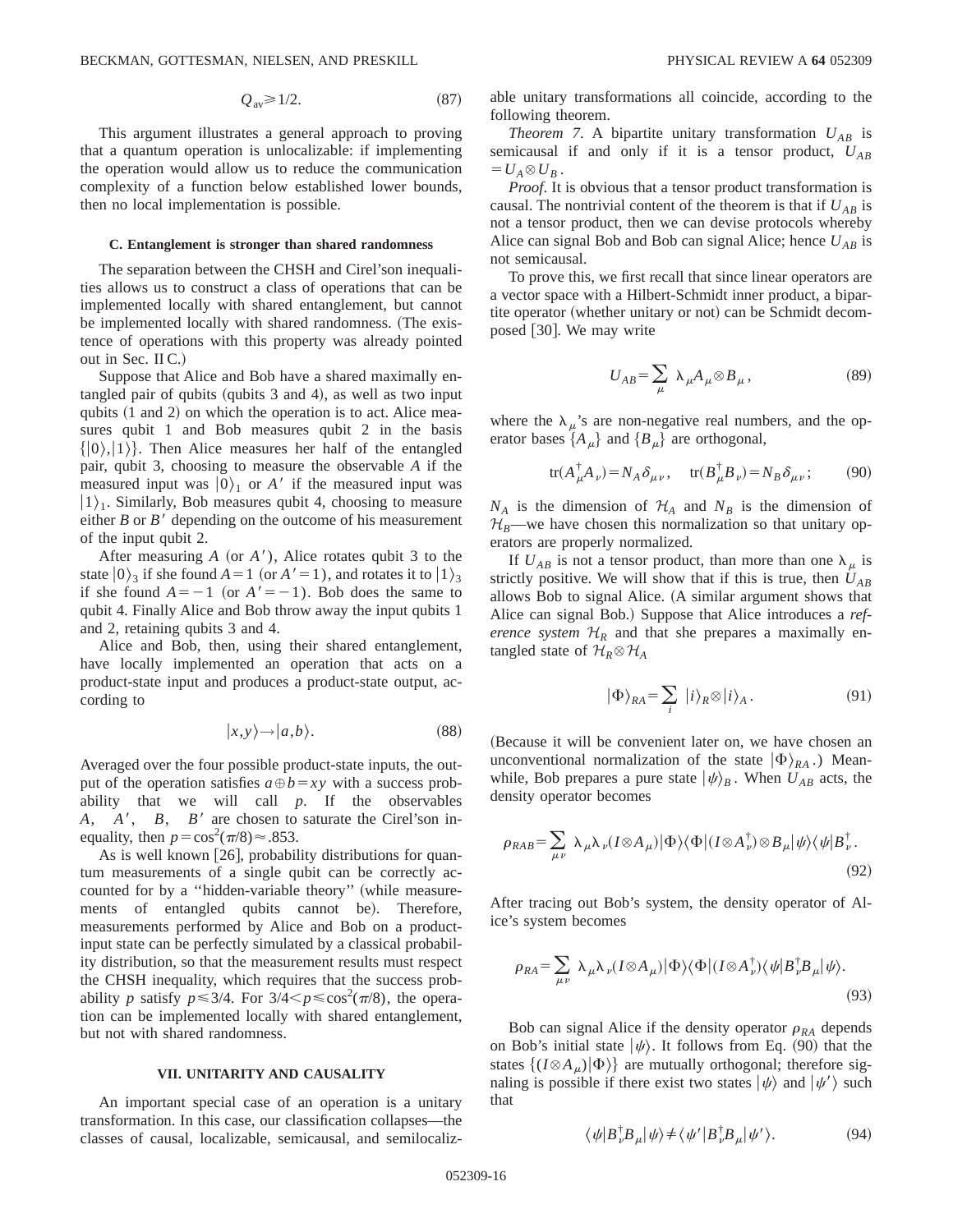for some  $\mu$  and  $\nu$ .

Now we distinguish two cases.

(1) Suppose that for some  $\mu$ ,  $B_\mu$  is not unitary. Then, in order to satisfy the normalization condition Eq. (90),  $B^{\dagger}_{\mu}B_{\mu}$ must have (at least) two distinct eigenvalues. Choose  $|\psi\rangle$  and  $|\psi'\rangle$  to be the corresponding eigenvectors. Then Eq. (94) is satisfied for  $\nu = \mu$ .

(2) Suppose that  $B_\mu$  and  $B_\nu$  are both unitary for  $\mu \neq \nu$ . Then  $B^{\dagger}_{\nu}B_{\mu}$  is nonzero and [according to Eq. (90)] has vanishing trace; therefore it has (at least) two distinct eigenvalues. Thus Eq. (94) is satisfied, where  $|\psi\rangle$  and  $|\psi'\rangle$  are the corresponding eigenvectors.

In either case, Alice's density operator depends on how Bob's initial state is chosen; hence Bob can signal Alice. A similar argument shows that Alice can signal Bob. Therefore  $U_{AB}$  is not semicausal. This completes the proof of Theorem 7.

It follows immediately from Theorem 7 that if a bipartite unitary transformation is semicausal, it is also localizable, and therefore fully causal.

# **VIII. GENERAL OPERATIONS: CRITERIA FOR SEMICAUSALITY**

To show that an operation  $\mathcal E$  is *not* fully causal, it suffices to exhibit a protocol whereby the operation can be used to send a signal in one direction, and to show that it is not semicausal, it suffices to exhibit protocols for signaling in both directions. On the other hand, to show that it *is* fully causal (or semicausal), we must prove that no such signaling protocols exist. To settle whether a particular operation is causal, it is very helpful to have a simpler criterion that can be checked with a straightforward calculation. We will now develop such a criterion for semicausal superoperators.

First, we recall that, although in our definition of semicausality we allowed the initial state shared by Alice and Bob to be entangled, we could without loss of generality restrict their initial state to be a product state (Theorem 1). Next, we note that a helpful tool in our analysis of the causality properties of unitary transformations, entanglement with a reference system, can also be fruitfully applied to the general case. To give a useful restatement of the criterion for semicausality, suppose again that Alice prepares the maximally entangled state  $|\Phi\rangle_{RA}$  of her reference system  $\mathcal{H}_R$  with her system  $\mathcal{H}_A$ . Then for each state  $|\varphi\rangle_A \in \mathcal{H}_A$ , there is a corresponding "relative state"  $|\varphi^*\rangle_R \in \mathcal{H}_R$ , chosen so that

$$
R\langle \varphi^*|\Phi\rangle_{RA} = |\varphi\rangle_A. \tag{95}
$$

We can easily see that an operation  $\mathcal E$  is semicausal (Bob is unable to signal Alice) if and only if

$$
\text{tr}_B[\mathcal{E}(|\Phi\rangle\langle\Phi|\otimes|\psi\rangle\langle\psi|)] \tag{96}
$$

is independent of Bob's state  $|\psi\rangle$ . (Here of course E really denotes the operation  $I_R \otimes \mathcal{E}_{AB}$  acting on the *RAB* system.) If the expression in Eq. (96) depends on  $|\psi\rangle$ , then obviously Bob can signal Alice. Conversely, if Bob can signal Alice, then there is a signaling protocol in which the initial state is a product of pure states; there are states  $|\varphi\rangle$ ,  $|\psi\rangle$ , and  $|\psi'\rangle$ , such that

$$
{}_{R}\langle\varphi^{*}|{\rm tr}_{B}[\mathcal{E}(|\Phi\rangle\langle\Phi|\otimes|\psi\rangle\langle\psi|)]|\varphi^{*}\rangle_{R}
$$
  
\n
$$
={\rm tr}_{B}[\mathcal{E}(|\varphi\rangle\langle\varphi|\otimes|\psi\rangle\langle\psi|)]
$$
  
\n
$$
\neq {\rm tr}_{B}[\mathcal{E}(|\varphi\rangle\langle\varphi|\otimes|\psi'\rangle\langle\psi'|)]
$$
  
\n
$$
= {}_{R}\langle\varphi^{*}|{\rm tr}_{B}[\mathcal{E}(|\Phi\rangle\langle\Phi|\otimes|\psi'\rangle\langle\psi'|)]|\varphi^{*}\rangle_{R}.
$$
  
\n(97)

Since we have found a particular matrix element of  $tr_B\left[\mathcal{E}(\Phi\setminus \Phi|\otimes |\psi\rangle \langle \psi|)\right]$  that depends on  $|\psi\rangle$ , evidently so does tr<sub>*B*</sub> $[\mathcal{E}(\vert \Phi \rangle \langle \Phi \vert \otimes \vert \psi \rangle \langle \psi \vert)]$  itself.

Now, let us provide Bob with a reference system *S*, and suppose that he prepares a maximally entangled state of  $\mathcal{H}_B\otimes \mathcal{H}_S$ 

$$
|\Phi'\rangle_{BS} = \sum_{i} |i\rangle_{B} \otimes |i\rangle_{S} \tag{98}
$$

(again we have chosen an unconventional normalization for convenience). We are ready to state and prove our new criterion for semicausality.

*Theorem 8*. Let  $|\Phi\rangle_{RA}$  be a maximally entangled state of system *A* with the reference system *R*, and let  $|\Phi'\rangle_{BS}$  be a maximally entangled state of system *B* with reference system *S*. Then the bipartite superoperator  $\mathcal E$  acting on *AB* is semicausal (Bob cannot signal Alice) if and only if

tr<sub>B</sub>{
$$
(\mathcal{E}_{AB} \otimes I_{RS})[(|\Phi\rangle\langle\Phi|)_{RA} \otimes (|\Phi'\rangle\langle\Phi'|)_{BS}]
$$
} (99)

is proportional to the product  $\rho_{RA} \otimes I_S$ , where  $I_S$  denotes the identity on *S*.

*Proof.* If  $tr_B[\mathcal{E}(\Phi \setminus \Phi | \otimes | \Phi' \setminus \Phi' |)]$  is proportional to  $\rho_{RA} \otimes I_S$ , then by evaluating the matrix element between relative states  $|\psi^*\rangle_s$ , we see that tr<sub>*B*</sub> $[\mathcal{E}(|\Phi\rangle \langle \Phi | \otimes |\psi \rangle \langle \psi |)]$  is independent of  $|\psi\rangle$ . Therefore Bob cannot signal Alice. Conversely, suppose that Bob cannot signal Alice. Then

$$
tr_B[\mathcal{E}(|\Phi\rangle\langle\Phi|\otimes|\psi\rangle\langle\psi|)]
$$
  
=  $_S\langle\psi^*|\text{tr}_B[\mathcal{E}(|\Phi\rangle\langle\Phi|\otimes|\Phi'\rangle\langle\Phi'|)]|\psi^*\rangle_S$  (100)

is independent of  $|\psi^*\rangle$ . It follows that

$$
\text{tr}_B[\mathcal{E}(|\Phi\rangle\langle\Phi|\otimes|\Phi'\rangle\langle\Phi'|)]
$$

is proportional to  $I<sub>S</sub>$ . This proves Theorem 8.

## **IX. CONCLUSIONS**

We have studied the constraints on quantum operations that are imposed by relativistic causality. In the bipartite setting where no classical communication is permitted, we find a hierarchy of operations:  $(1)$  operations that can be implemented with no shared resources;  $(2)$  operations that can be implemented with shared randomness;  $(3)$  operations that can be implemented with shared entanglement (localizable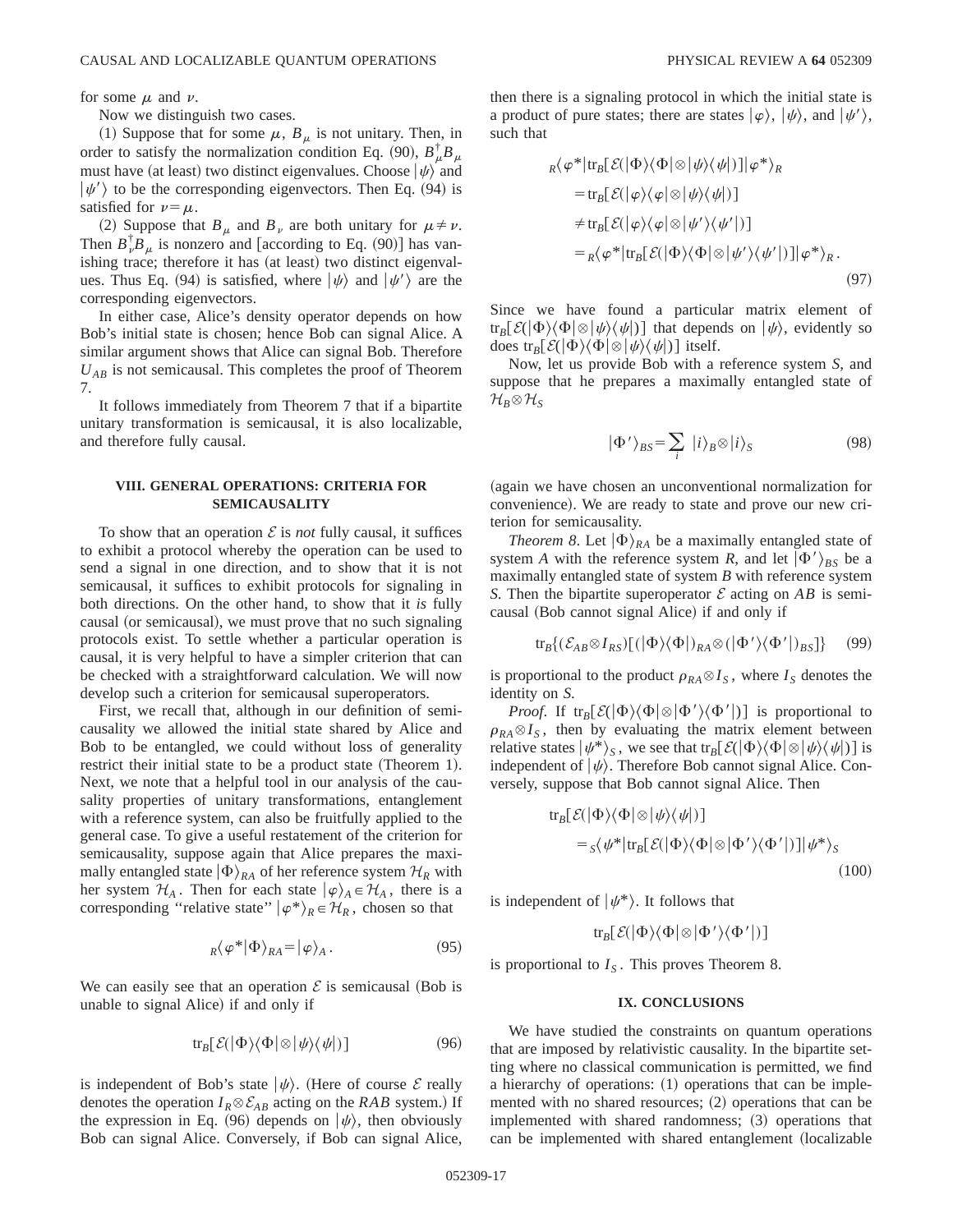operations);  $(4)$  causal operations; and  $(5)$  acausal operations.

Our central observation is that the classes  $(3)$  and  $(4)$  do not coincide: there are operations that respect causality, but are nonetheless forbidden by the rules of local quantum physics.

Our work can be regarded as a useful step toward the broader goal of characterizing the physically realizable operations in relativistic quantum-field theory. However, as noted in Sec. I, to apply our results to field theory one must accept the idealization that the resources shared by the parties are external probes not themselves described by the field theory.

In a separate paper, we have also discussed causality constraints that apply to non-Abelian gauge theories  $[17]$ ; we have shown that the *nondemolition* measurement of a spacelike Wilson-loop operator is an acausal operation (confirming a speculation of Sorkin  $[14]$ , and is therefore surely not localizable. On the other hand, a *destructive* measurement of a Wilson loop is possible—spacelike separated parties can perform a POVM from which the value of the Wilson loop can be inferred, but this POVM will damage Wilson-loop eigenstates.

The compatibility of quantum mechanics with special relativity is highly nontrivial; in fact, it is something of a miracle. Because relativistic quantum-field theories are so highly constrained, it is tempting to speculate that ''quantum mechanics is the way it is because any small changes in quantum mechanics would lead to absurdities  $[31]$ ."

From this perspective, the existence of causal operations that are not localizable comes as a surprise. We seem to have the freedom to relax the rules of quantum theory by allowing more general operations, without encountering unacceptable physical consequences. Nontrivial support for this notion is provided by the semigroup property of the causal operations. It is reasonable to insist that the operations allowed at a given time ought not to depend on the previous history of the system; since the composition of two causal operations is causal, a theory that admits more general causal operations than those allowed in local quantum theory could adhere to this proviso.

One wonders whether there are further principles, beyond relativistic causality, that will restrict the class of allowed operations to those and only those that are truly realizable in Nature. If so, these principles might lead us to an understanding of why quantum mechanics has to be the way it is. What might these principles be?

We do not know. But the discussion in Sec. VI invites us to contemplate the fundamental limitations on the correlations among the parts of a physical system. Experimentally confirmed violations of the CHSH inequality demonstrate that the correlations are stronger than those allowed by any local hidden variable theory. Operations that are causal but not localizable produce correlations that are stronger still, and violate the Cirel'son inequality. What criteria point toward a description of Nature that incorporates violation of the CHSH inequality, but not violation of the Cirel'son inequality?

Or could it be that Nature really does allow more general operations, and that the conventional framework of local quantum physics needs revision? Ultimately, only experiment can decide.

*Note added*. After this paper appeared, a proof of the conjecture that semicausal superoperators are semilocalizable was found by Eggeling, Schlingemann, and Werner [32].

### **ACKNOWLEDGMENTS**

We thank Harry Buhrman, Richard Cleve, and David Di-Vincenzo for helpful discussions, Jennifer Dodd for comments on the manuscript, and Reinhard Werner and Rainer Verch for instructive correspondence. This work has been supported in part by the Department of Energy under Grant No. DE-FG03-92-ER40701, by the National Science Foundation, by IBM, and by the Clay Mathematics Institute. Some of this work was done at the Aspen Center for Physics.

## **APPENDIX A: PROOF OF THEOREM 3**

*Theorem 3*. Consider a bipartite complete orthogonal measurement superoperator of the form

$$
\mathcal{E}(\rho) = \sum_{a} |a\rangle\langle a|\rho|a\rangle\langle a|,\tag{A1}
$$

where  $\{ |a\rangle \}$  is an orthonormal basis for  $\mathcal{H}_A \otimes \mathcal{H}_B$ , and let  $\sigma_A^a = \text{tr}_B(|a\rangle\langle a|)$ . Then  $\mathcal E$  is semicausal if and only if the following property holds: For each pair of operators  $\{\sigma_A^a, \sigma_A^b\}$ , either  $\sigma_A^a = \sigma_A^b$  or  $\sigma_A^a \sigma_A^b = 0$ .

*Proof.* We begin by observing that if  $\sigma_A^a \sigma_A^b = 0$ , then

$$
\langle a | I_A \otimes U_B | b \rangle = 0 \tag{A2}
$$

for any unitary  $U_B$ . To show this, we Schmidt decompose the states  $|a\rangle$  and  $|b\rangle$ :

$$
|a\rangle = \sum_{i} \sqrt{\lambda_{a,i}} |a,i\rangle_A \otimes |a,i\rangle_B,
$$
  

$$
|b\rangle = \sum_{i} \sqrt{\lambda_{b,i}} |b,i\rangle_A \otimes |b,i\rangle_B,
$$
 (A3)

where  $\{|a,i\rangle_A\}$ ,  $\{|b,i\rangle_A\}$  are orthonormal bases of  $\mathcal{H}_A$ , { $|a,i\rangle_B$ }, { $|b,i\rangle_B$ } are orthonormal bases of  $\mathcal{H}_B$ , and the  $\lambda_{a,i}$ 's,  $\lambda_{b,i}$ 's are all non-negative. In terms of these bases, we find

$$
\sigma_A^a = \sum_i \lambda_{a,i} |a,i\rangle_A{}_A \langle a,i|,
$$
  

$$
\sigma_A^b = \sum_i \lambda_{b,i} |b,i\rangle_A{}_A \langle b,i|;
$$
 (A4)

therefore  $\sigma_A^a \sigma_A^b = 0$  iff  $A\langle a,i|b,j\rangle_A = 0$  for each *i* and *j* with  $\lambda_{a,i} \lambda_{b,j} \neq 0$ . Equation (A2) follows immediately.

Now suppose that for each *a* and *b*, either  $\sigma_A^a = \sigma_A^b$  or  $\sigma_A^a \sigma_A^b = 0$ . Let  $|\psi\rangle$  be an arbitrary pure state in  $\mathcal{H}_A \otimes \mathcal{H}_B$ . We will show that

$$
\text{tr}_B \mathcal{E}(|\psi\rangle\langle\psi|) = \text{tr}_B \mathcal{E}((I_A \otimes U_B) | \psi\rangle\langle\psi| (I_A \otimes U_B^{\dagger})) \quad (A5)
$$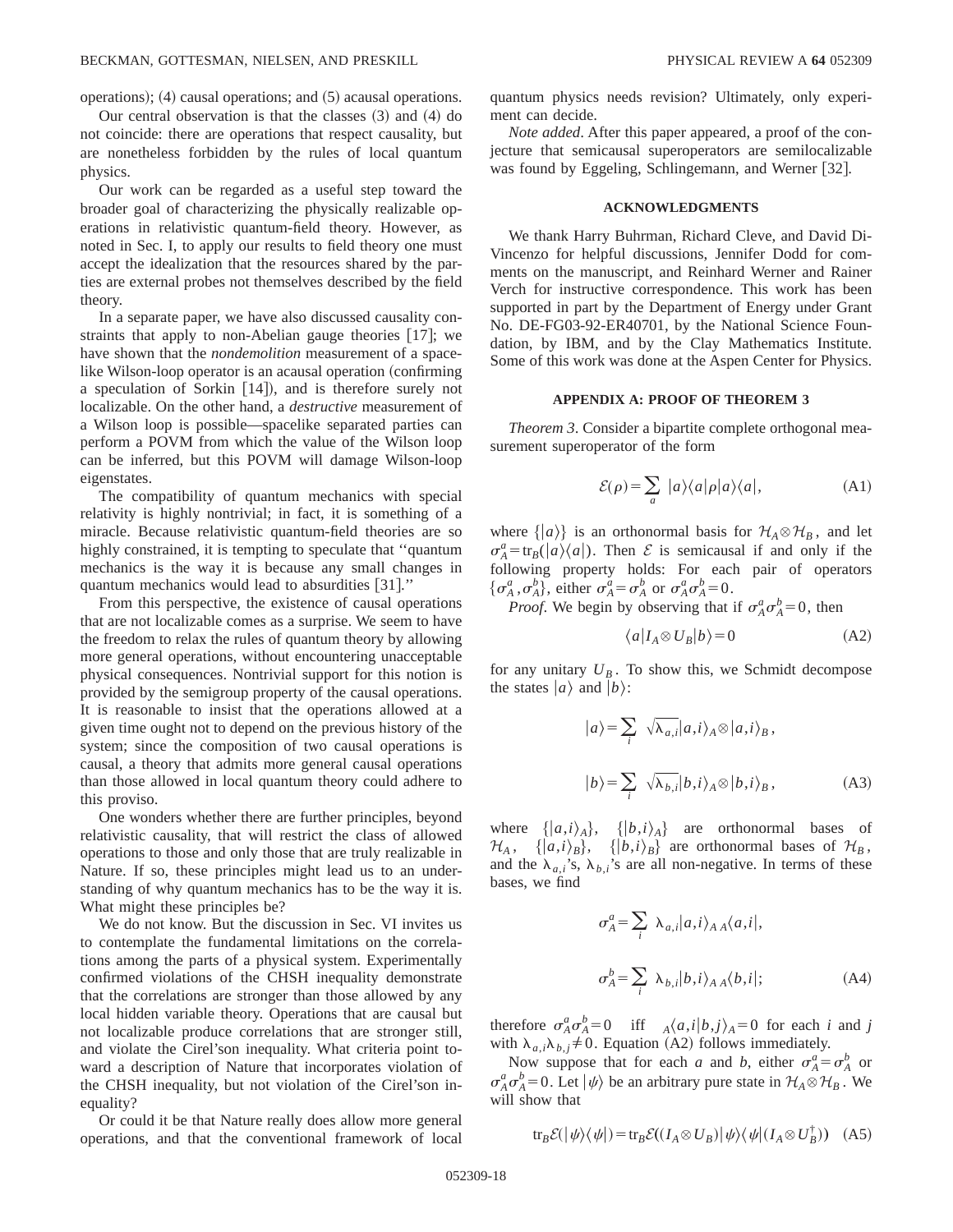for any unitary  $U_B$ , which according to Theorem 1 suffices to show that  $\mathcal E$  is semicausal. To prove Eq. (A5), we expand the state  $|\psi\rangle$  in the basis  $\{|b\rangle\}$  as

$$
|\psi\rangle = \sum_{b} \alpha_{b} |b\rangle, \tag{A6}
$$

and so obtain

$$
\text{tr}_B \mathcal{E}((I_A \otimes U_B) | \psi \rangle \langle \psi | (I_A \otimes U_B^{\dagger}))
$$
  
= 
$$
\sum_{a,b,c} \alpha_b \alpha_c^* \langle a | I_A \otimes U_B | b \rangle \langle c | I_A \otimes U_B^{\dagger} | a \rangle \sigma_A^a.
$$
 (A7)

Now we use the property that either  $\sigma_A^a = \sigma_A^b$  or  $\sigma_A^a \sigma_A^b = 0$  for each *a* and *b*: because  $\sigma_A^a \sigma_A^b = 0$  implies that  $\langle a | I_A \otimes U_B | b \rangle$ = 0, we can replace  $\sigma_A^a$  by  $\sigma_A^b$  in Eq. (A7) without altering the sum. After this replacement, we use the property  $\sum_{a} |a\rangle\langle a| = I$  and the unitarity of  $U_B$  to find

$$
\text{tr}_B \mathcal{E}((I_A \otimes U_B) | \psi \rangle \langle \psi | (I_A \otimes U_B^{\dagger})) = \sum_b | \alpha_b |^2 \sigma_A^b, \quad (A8)
$$

which is independent of  $U_B$ , proving Eq.  $(A5)$  and hence the "if" part of Theorem 3.

To prove the ''only if'' part of Theorem 3, we suppose that for some *a* and *b*,  $\sigma_A^a \sigma_A^b \neq 0$ , and  $\sigma_A^a \neq \sigma_A^b$ ; we must show that Bob can signal Alice. It suffices to show that a basis element  $|b\rangle$  and a unitary transformation  $U_B$  can be chosen so that

$$
tr_B \mathcal{E}((I_A \otimes U_B)|b\rangle\langle b|(I_A \otimes U_B^{\dagger})) = \sum_a |\langle a|I_A \otimes U_B|b\rangle|^2 \sigma_A^a
$$
  

$$
= \sigma_A^b = tr_B \mathcal{E}(|b\rangle\langle b|).
$$
 (A9)

If Eq.  $(A9)$  holds, then Bob can signal Alice by the following protocol: Alice and Bob prepare in advance the shared state  $|b\rangle$ . Just before *E* acts, Bob either applies  $U_B$  to the state or he does nothing. Equation (A9) says that Alice's density operator after  $\mathcal E$  acts depends on the action chosen by Bob; therefore, Bob can signal Alice.

We will prove in two steps that  $U_B$  and  $|b\rangle$  exist such that Eq.  $(A9)$  is satisfied. The first step is to show that for  $\sigma_A^a \sigma_A^b \neq 0$ , there is a unitary  $U_B$  such that

$$
\langle b|I_A \otimes U_B|a\rangle \neq 0. \tag{A10}
$$

In terms of the Schmidt bases defined in Eq.  $(A3)$ , what is to be shown can be rewritten as

$$
\sum_{i,j} \sqrt{\lambda_{b,j}\lambda_{a,i}} \, A \langle b,j | a,i \rangle_A \, B \langle b,j | U_B | a,i \rangle_B \neq 0. \quad (A11)
$$

Now recall that  $\sigma_A^a \sigma_A^b \neq 0$  implies that  $_A \langle b,j | a,i \rangle_A \neq 0$  for some *i* and *j*. By labeling the Schmidt bases appropriately we can ensure that  $_A \langle b, 1 | a, 1 \rangle_A \neq 0$ . By adopting suitable phase conventions, we can ensure that each  $_A\langle b,i|a,i\rangle_A$  is real and non-negative, and we can choose  $U_B$  so that  $B_{B}^{\prime}(b, j|U_{B}|a, i)_{B} = \delta_{ij}$ . Thus

$$
\sum_{i,j} \sqrt{\lambda_{b,j}\lambda_{a,i}}_A \langle b,j|a,i\rangle_A{}_B \langle b,j|U_B|a,i\rangle_B
$$

$$
= \sum_i \sqrt{\lambda_{b,i}\lambda_{a,i}}_A \langle b,i|a,i\rangle_A
$$
(A12)

is a sum of non-negative terms, at least one of which is nonzero; therefore the sum is surely nonzero, as we wished to show.

Now we have seen that  $U_B$  and  $|b\rangle$  can be chosen so that the sum in Eq. (A9) contains a term other than  $\sigma_A^b$ . The second step of the argument will establish that we can, in fact, choose  $U_B$  and  $|b\rangle$  such that the sum is not equal to  $\sigma_A^b$ .

For this purpose, consider the set  $S^b$  containing all  $\sigma_A^a$ such that  $\sigma_A^a \sigma_A^b \neq 0$ . Suppose that  $S^b$  contains at least two elements, and that  $\sigma_A^b$  is an *extremal* element of  $S^b$ —that is,  $\sigma_A^b$  cannot be expressed as a nontrivial convex combination of other elements of  $S^b$ . Then since the sum in Eq.  $(A9)$  is a convex combination of elements of  $S^b$ , and since we can choose  $U_B$  so that the sum contains some  $\sigma_A^a \neq \sigma_A^b$  with a nonvanishing coefficient, the inequality in Eq.  $(A9)$  follows from the extremality of  $\sigma_A^b$  in  $S^b$ .

Finally, it only remains to show that  $|b\rangle$  can be chosen so that  $\sigma_A^b$  is extremal in  $S^b$ . For this purpose, of all  $\sigma_A^b$  such that  $S^b$  contains two or more elements, choose one with maximal Hilbert-Schmidt norm {i.e., with maximal tr[ $(\sigma_A^b)^2$ ]}. We claim that this  $\sigma_A^b$  must be extremal in  $S^b$ .

To see that  $\sigma_A^b$  is extremal in  $S^b$ , we appeal to the following property: Let  $\{v_i\}$  be a finite set of vectors, and let  $\|v\|_{\text{max}}$ be the maximum value of  $\|v_i\|$ . Then the *strict* inequality

$$
\left\| \sum_{i} p_{i} v_{i} \right\| < \left\| v \right\|_{\max} \tag{A13}
$$

holds for any nontrivial convex combination of the  $v_i$ 's (one with two or more nonvanishing  $p_i$ 's). Applying Eq. (A13) to  $S^b$ , the Hilbert-Schmidt norm of our selected  $\sigma_A^b$  is on the right-hand side, which is strictly greater than the left-hand side, the norm of any nontrivial convex combination of elements of  $S^b$ . Therefore  $\sigma_A^b$  is extremal in  $S^b$ .

This completes the proof of Theorem 3.

## **APPENDIX B: PROOF OF THEOREM 5**

*Theorem 5.* If  $\mathcal E$  is a localizable superoperator on  $\mathcal{H}_A \otimes \mathcal{H}_B$ , and  $|\psi\rangle$ ,  $A \otimes I|\psi\rangle$ , and  $I \otimes B|\psi\rangle$  are all eigenstates of  $\mathcal E$  (where  $A$  and  $B$  are invertible operators), then  $A$  $\otimes$  *B* $|\psi\rangle$  is also an eigenstate of *E*.

*Proof.* If the superoperator  $\mathcal E$  is localizable, its action on a pure state  $|\eta\rangle_{AB}$  can be realized by a tensor product unitary transformation  $U_{RA} \otimes V_{BS}$  acting on  $|\eta\rangle_{AB}|\varphi\rangle_{RS}$ , where  $|\varphi\rangle_{RS}$  is a suitable ancilla state shared by Alice and Bob. By hypothesis, this unitary transformation acting on  $|\psi\rangle_{AB}|\varphi\rangle_{RS}$ preserves  $|\psi\rangle_{AB}$  and rotates only the ancilla state:

$$
U_{RA} \otimes V_{BS} |\psi\rangle_{AB} |\varphi\rangle_{RS} = |\psi\rangle_{AB} |\varphi_0\rangle_{RS}, \tag{B1}
$$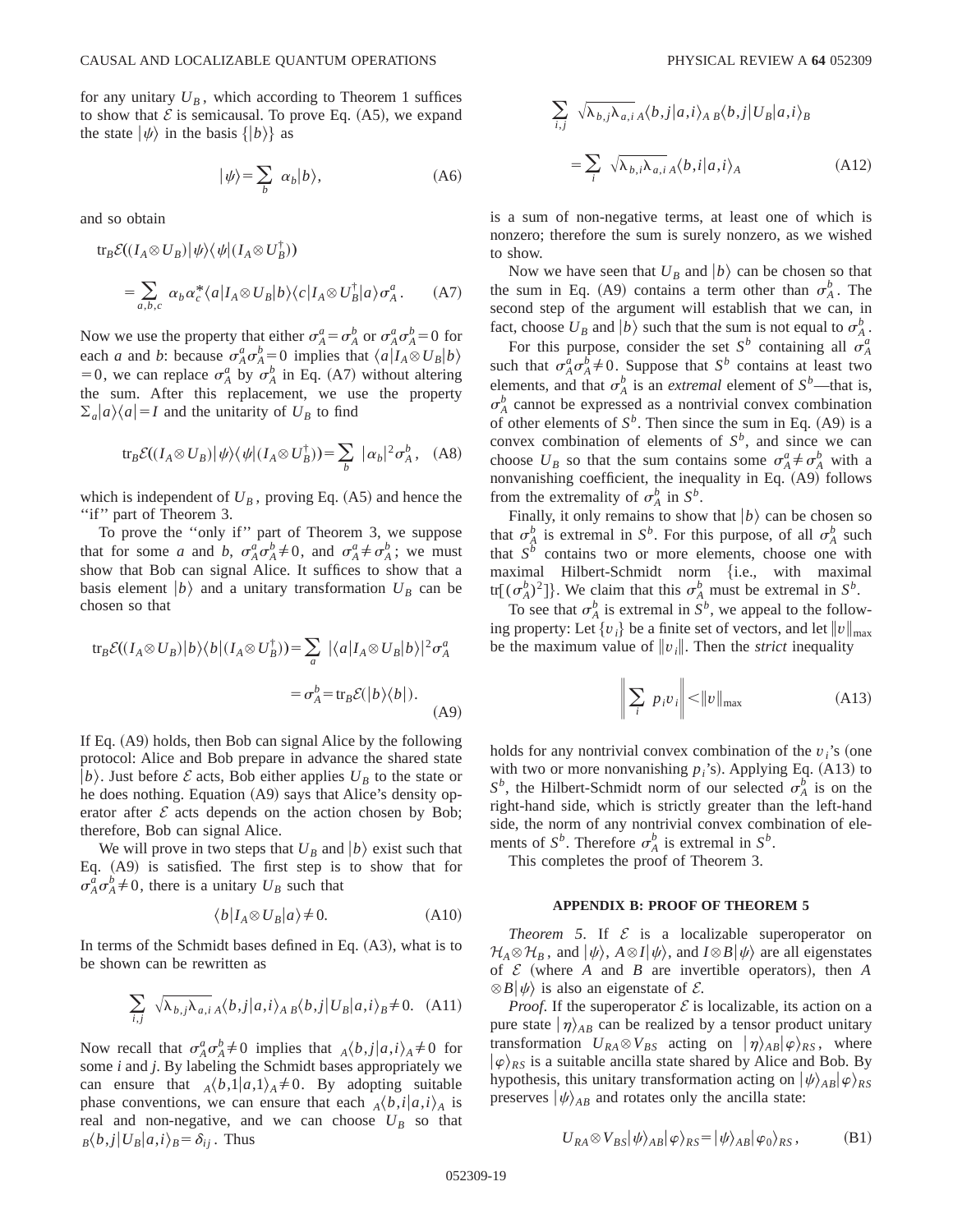for some state of the ancilla  $|\varphi_0\rangle_{RS}$ . Similarly, by hypothesis, we have

$$
U_{RA} \otimes V_{BS}(A_A \otimes I_B) |\psi\rangle_{AB} |\varphi\rangle_{RS} = (A_A \otimes I_B) |\psi\rangle_{AB} |\varphi_A\rangle_{RS},
$$
  
\n
$$
U_{RA} \otimes V_{BS}(I_A \otimes B_B) |\psi\rangle_{AB} |\varphi\rangle_{RS} = (I_A \otimes B_B) |\psi\rangle_{AB} |\varphi_B\rangle_{RS},
$$
\n(B2)

for states of the ancilla  $|\varphi_A\rangle_{RS}$ ,  $|\varphi_B\rangle_{RS}$ .

Now consider the transformation  $\Delta_{RA} = U A U^{-1} A^{-1}$ . By construction,  $\Delta_{RA}$  acts only on Alice's system *RA*. In fact, we can show that when acting on the state  $(A_A \otimes I_B)|\psi\rangle_{AB}|\varphi_0\rangle_{RS}$ ,  $\Delta_{RA}$  acts trivially on *A* and nontrivially only on Alice's ancilla *R*; we observe that

$$
(A_A \otimes I_B) |\psi\rangle_{AB} |\varphi_A\rangle_{RS} = (U_{RA} \otimes V_{BS})(A_A \otimes I_B) |\psi\rangle_{AB} |\varphi\rangle_{RS}
$$
  

$$
= (\Delta_{RA} \otimes I_B)(A_A \otimes I_B)(U_{RA} \otimes V_{BS})
$$
  

$$
\times |\psi\rangle_{AB} |\varphi\rangle_{RS}
$$
  

$$
= (\Delta_{RA} \otimes I_B)(A_A \otimes I_B) |\psi\rangle_{AB} |\varphi_0\rangle_{RS}.
$$
  
(B3)

Therefore, acting on  $(A_A \otimes I_B)|\psi\rangle_{AB}|\varphi_0\rangle_{RS}$ , we may replace  $\Delta_{RA} \otimes I_B$  by  $R_R \otimes I_B$ , where  $R_R$  is a (unitary) transformation acting on *R* alone that rotates  $|\varphi_0\rangle_{RS}$  to  $|\varphi_A\rangle_{RS}$ . We then have

$$
\begin{aligned} (U_{RA}A_A \otimes V_{BS})|\psi\rangle_{AB}|\varphi\rangle_{RS} \\ &= (\Delta_{RA} \otimes I_B)(A_A U_{RA} \otimes V_{BS})|\psi\rangle_{AB}|\varphi\rangle_{RS} \\ &= (\Delta_{RA} \otimes I_B)(A_A \otimes I_B)|\psi\rangle_{AB}|\varphi_0\rangle_{RS} \\ &= (R_R \otimes I_B)(A_A \otimes I_B)|\psi\rangle_{AB}|\varphi_0\rangle_{RS} \end{aligned}
$$

- [1] M. A. Nielsen and I. L Chuang, *Quantum Computation and Quantum Information* ~Cambridge University Press, Cambridge, 2000).
- [2] J. Preskill, http://www.theory.caltech.edu/people/preskill/ ph229.
- @3# R. Haag, *Local Quantum Physics: Fields, Particles, Algebras* (Springer-Verlag, Berlin, 1992).
- [4] D. DiVincenzo (private communication).
- [5] P. A. M. Dirac, *The Principles of Quantum Mechanics* (Oxford University Press, Oxford, 1958).
- $[6]$  E. P. Wigner, Z. Phys. **133**, 101 (1952).
- [7] H. Araki and M. M. Yanase, Phys. Rev. 120, 622 (1960).
- [8] M. A. Nielsen, Phys. Rev. Lett. **79**, 2915 (1997); e-print quantph/9706006.
- [9] L. Landau and R. Peierls, Z. Phys. **69**, 56 (1931).
- [10] N. Bohr and L. Rosenfeld, Mat. Fys. Medd. K. Dan. Vidensk. Selsk. **12**, 8 (1933).
- [11] Y. Aharonov, D. Z. Albert, and L. Vaidman, Phys. Rev. D 34, 1805 (1986).
- [12] Y. Aharonov and D. Z. Albert, Phys. Rev. D **21**, 3316 (1980).
- [13] Y. Aharonov and D. Z. Albert, Phys. Rev. D **24**, 359 (1981).
- [14] R. D. Sorkin, in *Directions in General Relativity*, edited by B.

$$
=(R_R \otimes I_B)(A_A U_{RA} \otimes V_{BS})|\psi\rangle_{AB}|\varphi\rangle_{RS}, \quad (B4)
$$

and multiplying both sides by  $I_A \otimes V_{BS}^{-1}$  gives

$$
\begin{aligned} (U_{RA}A_A \otimes I_B) |\psi\rangle_{AB} |\varphi\rangle_{RS} \\ = (R_R \otimes I_B)(A_A U_{RA} \otimes I_B) |\psi\rangle_{AB} |\varphi\rangle_{RS}; \end{aligned} \tag{B5}
$$

that is, acting on the state  $|\psi\rangle_{AB}|\varphi\rangle_{RS}$ , we may replace  $U_{RA}A_A$  by  $R_R A_A U_{RA}$ . A similar argument shows that

$$
\begin{aligned} (I_A \otimes V_{BS} B_S) |\psi\rangle_{AB} |\varphi\rangle_{RS} \\ &= (I_A \otimes S_S)(I_A \otimes B_S V_{BS}) |\psi\rangle_{AB} |\varphi\rangle_{RS}, \end{aligned} \tag{B6}
$$

where  $S_S$  is a unitary transformation acting on Bob's ancilla.

Now we can use the commutation properties Eqs. (B5) and  $(B6)$  to determine how the superoperator  $\mathcal E$  acts on  $(A \otimes B)|\psi\rangle_{AB}$ :

$$
(U_{RA} \otimes V_{BS})(A_A \otimes B_B)|\psi\rangle_{AB}|\varphi\rangle_{RS}
$$
  
\n
$$
= (I_A \otimes V_{BS}B_S)(U_{RA}A_A \otimes I_B)|\psi\rangle_{AB}|\varphi\rangle_{RS}
$$
  
\n
$$
= (R_R \otimes I_B)(I_A \otimes V_{BS}B_S)(A_A U_{RA} \otimes I_B)|\psi\rangle_{AB}|\varphi\rangle_{RS}
$$
  
\n
$$
= (R_R \otimes I_B)(A_A U_{RA} \otimes I_B)(I_A \otimes V_{BS}B_S)|\psi\rangle_{AB}|\varphi\rangle_{RS}
$$
  
\n
$$
= (R_R \otimes S_S)(A_A U_{RA} \otimes I_B)(I_A \otimes B_S V_{BS})|\psi\rangle_{AB}|\varphi\rangle_{RS}
$$
  
\n
$$
= (R_R \otimes S_S)(A_A \otimes B_B)(U_{RA} \otimes V_{BS})|\psi\rangle_{AB}|\varphi\rangle_{RS}
$$
  
\n
$$
= (R_R \otimes S_S)(A_A \otimes B_B)|\psi\rangle_{AB}|\varphi_0\rangle_{RS}
$$
  
\n
$$
= [(A_A \otimes B_B)|\psi\rangle_{AB}][(R_R \otimes S_S)|\varphi_0\rangle_{RS}].
$$
 (B7)

We have shown that  $(A_A \otimes B_B)|\psi\rangle_{AB}$  is an eigenstate of  $\mathcal{E}$ , which completes the proof of Theorem 5.

- L. Hu and T. A. Jacobson (Cambridge University Press, Cambridge, 1993), Vol. 2; e-print gr-qc/9302018.
- [15] S. Popescu and L. Vaidman, Phys. Rev. A 49, 4331 (1994).
- [16] D. Beckman, Ph.D. thesis, California Institute of Technology, 2001.
- [17] D. Beckman, D. Gottesman, A. Kitaev, and J. Preskill (unpublished).
- [18] C. H. Bennett, D. P. DiVincenzo, J. A. Smolin, and W. K. Wootters, Phys. Rev. A 54, 3824 (1996); e-print quant-ph/ 9604024.
- [19] M. Zukowski, A. Zeilinger, M. A. Horne, and A. K. Ekert, Phys. Rev. Lett. **71**, 4287 (1993).
- [20] M. O. Scully and K. Drühl, Phys. Rev. A **25**, 2208 (1982).
- $[21]$  D. Gottesman, Phys. Rev. A  $54$ , 1862  $(1996)$ , e-print quant-ph/ 9604038.
- [22] A. R. Calderbank, E. M. Rains, P. W. Shor, and N. J. A. Sloane, Phys. Rev. Lett. **78**, 405 (1997); e-print quant-ph/ 9605005.
- [23] A. R. Calderbank and P. W. Shor, Phys. Rev. A 54, 1098 (1996); e-print quant-ph/9512032.
- [24] A. Steane, Proc. R. Soc. London, Ser. A **452**, 2551 (1996); e-print quant-ph/9601029.